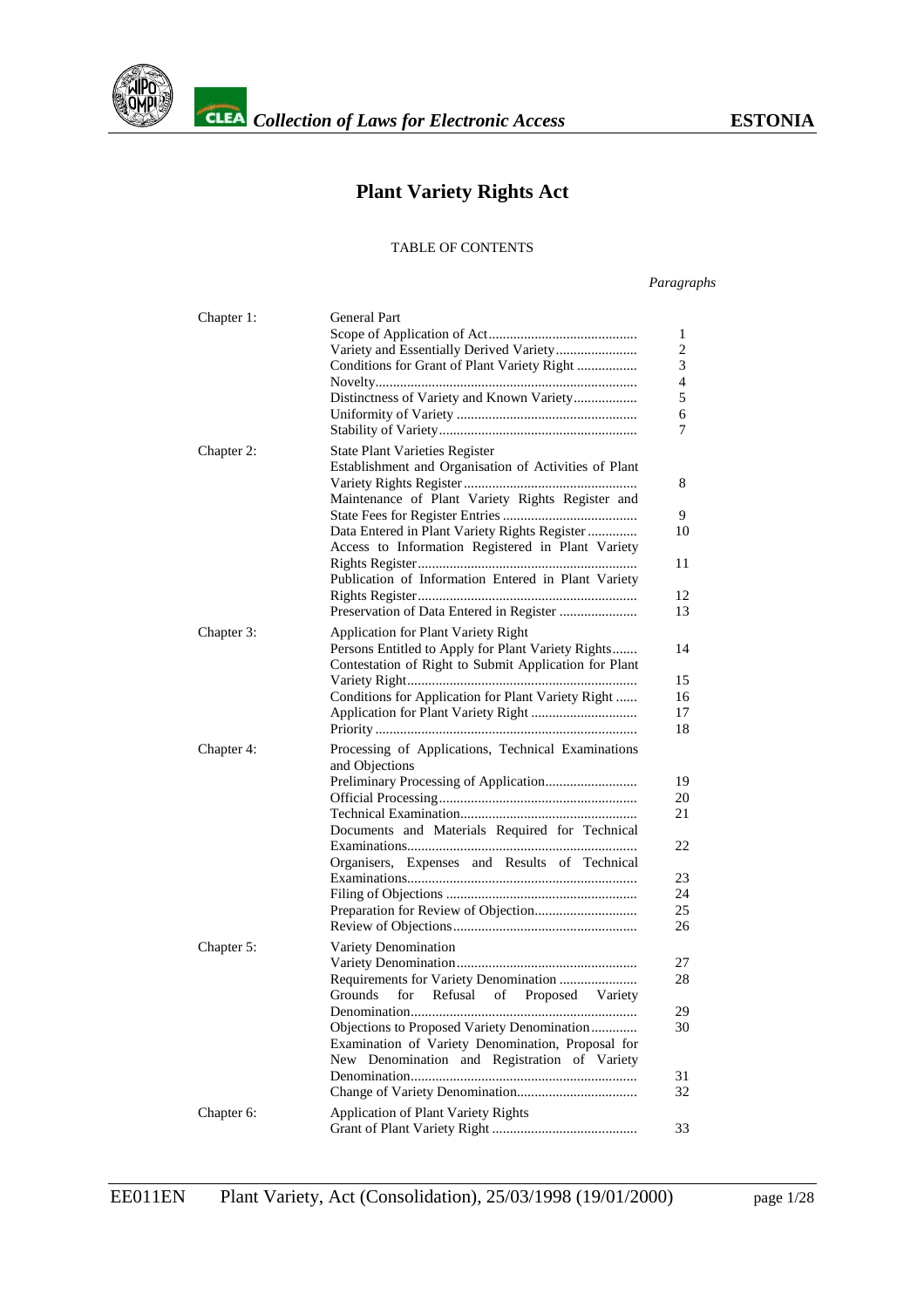

|             |                                                       | 34        |
|-------------|-------------------------------------------------------|-----------|
|             |                                                       | 35        |
|             | of Plant Variety Right and Provisional<br>Term        |           |
|             |                                                       | 36        |
|             | Basic Rights of Holder of Plant Variety Right         | 37        |
|             |                                                       | 38        |
|             |                                                       | 39        |
|             | Use of Protected Variety without Licence              | 40        |
|             |                                                       | 41        |
|             |                                                       | 42        |
|             |                                                       |           |
| Chapter 7:  | Licences                                              |           |
|             | Issue of Licence on Basis of Licence Agreement and    |           |
|             |                                                       | 43<br>44  |
|             |                                                       |           |
|             | Requirements for Licence Agreements                   | 45        |
|             | Registration and Disclosure of Licence Agreements     | 46        |
|             |                                                       | 47        |
|             |                                                       | 48        |
|             | Other Conditions for Compulsory Licences              | 49        |
|             |                                                       | 50        |
|             | Registration and Contestation of Compulsory Licences  | 51        |
| Chapter 8:  | Validity of Plant Variety Right                       |           |
|             |                                                       | 52        |
|             | Premature Termination of Plant Variety Right          | 53        |
|             |                                                       | 54        |
| Chapter 9:  | Supervision, Maintenance of Variety and Resolution    |           |
|             | of Disputes                                           |           |
|             |                                                       | 55        |
|             |                                                       | 56        |
|             | Supervision over Maintenance of Protected Varieties   | 57        |
|             |                                                       | 58        |
| Chapter 10: | Liability                                             |           |
|             |                                                       | 59        |
|             | Persons with Right to Impose Punishments and          |           |
|             | Proceedings Concerning Administrative Offences by     |           |
|             |                                                       | 60        |
|             |                                                       | 61        |
|             |                                                       |           |
| Chapter 11: |                                                       | 62        |
|             |                                                       | 63        |
|             |                                                       | 64        |
|             | Protection of Varieties with Valid Certificates       | 65        |
|             | Varieties where Processing of Application for Plant   |           |
|             |                                                       | 66        |
|             | Right of Ownership with Respect to Varieties Bred out |           |
|             |                                                       | 67        |
|             |                                                       | $68 - 70$ |
|             |                                                       | 71        |

Passed 25 March 1998

*(RT[\\*](#page-27-0) I 1998, 36/37, 553),*

entered into force 1 July 1998,

amended by the following Act: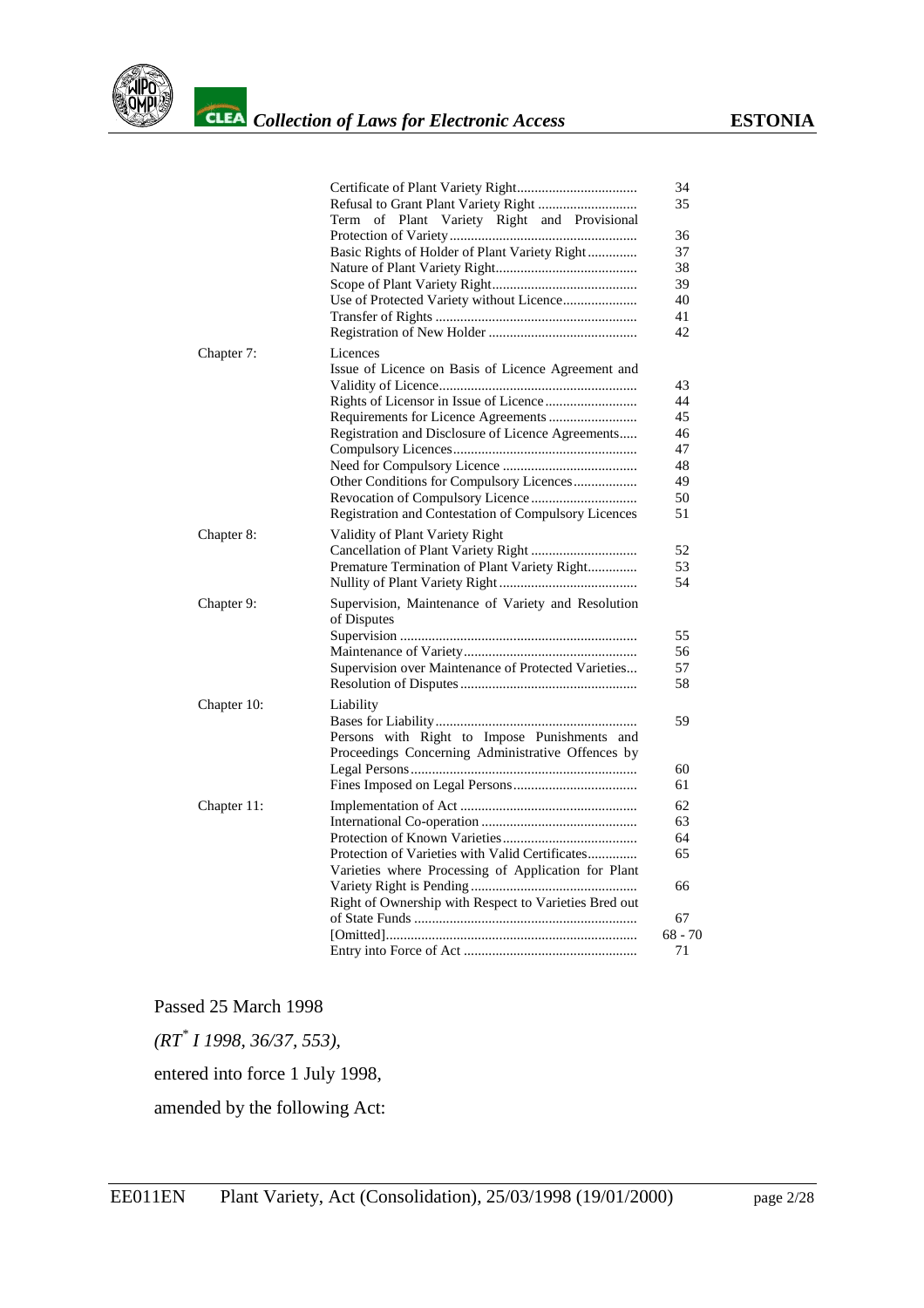# 19.01.2000 entered into force 01.03.2000—RT I 2000, 10, 56.

#### **Chapter 1 General Part**

# *Scope of Application of Act*

**§ 1.**—(1) This Act provides the legal regulation of applications for plant variety rights and the grant of plant variety rights, and ensures the rights of holders of plant variety rights.

(2) This Act applies to varieties of all plant genera and species, including hybrids between genera or species.

# *Variety and Essentially Derived Variety*

**§ 2.**—(1) "Variety" means a plant grouping within a single botanical taxon of the lowest known rank which is defined by the expression of the characteristics resulting from a given genotype or combination of genotypes, is distinguished from other plant groupings by the expression of at least one of the said characteristics and is considered as a unit with regard to its suitability for being propagated unchanged. Such plant grouping is deemed to be a variety irrespective of whether the conditions for the grant of a plant variety right are fulfilled or not.

(2) A plant grouping consists of entire plants or parts of plants (hereinafter variety constituents) which are capable of producing entire plants with the same characteristics.

(3) A variety is deemed to be essentially derived from another variety if it is predominantly derived from the initial variety or a variety that is itself predominantly derived from the initial variety, it is clearly distinguishable from the initial variety, and, except for the differences which result from the act of derivation, conforms to the initial variety in the expression of the essential characteristics that result from the genotype or combination of genotypes of the initial variety.

#### (19.01.2000 entered into force 01.03.2000—RT I 2000, 10, 56)

(4) Essentially derived varieties may be obtained by the selection of a mutant or a variant individual of the initial variety, by back-crossing, transformation by genetic engineering, somatic cloning, or other such method.

(19.01.2000 entered into force 01.03.2000—RT I 2000, 10, 56)

# *Conditions for Grant of Plant Variety Right*

**§ 3.**—(1) A plant variety right shall be granted if a variety is:

1. new;

2. distinct;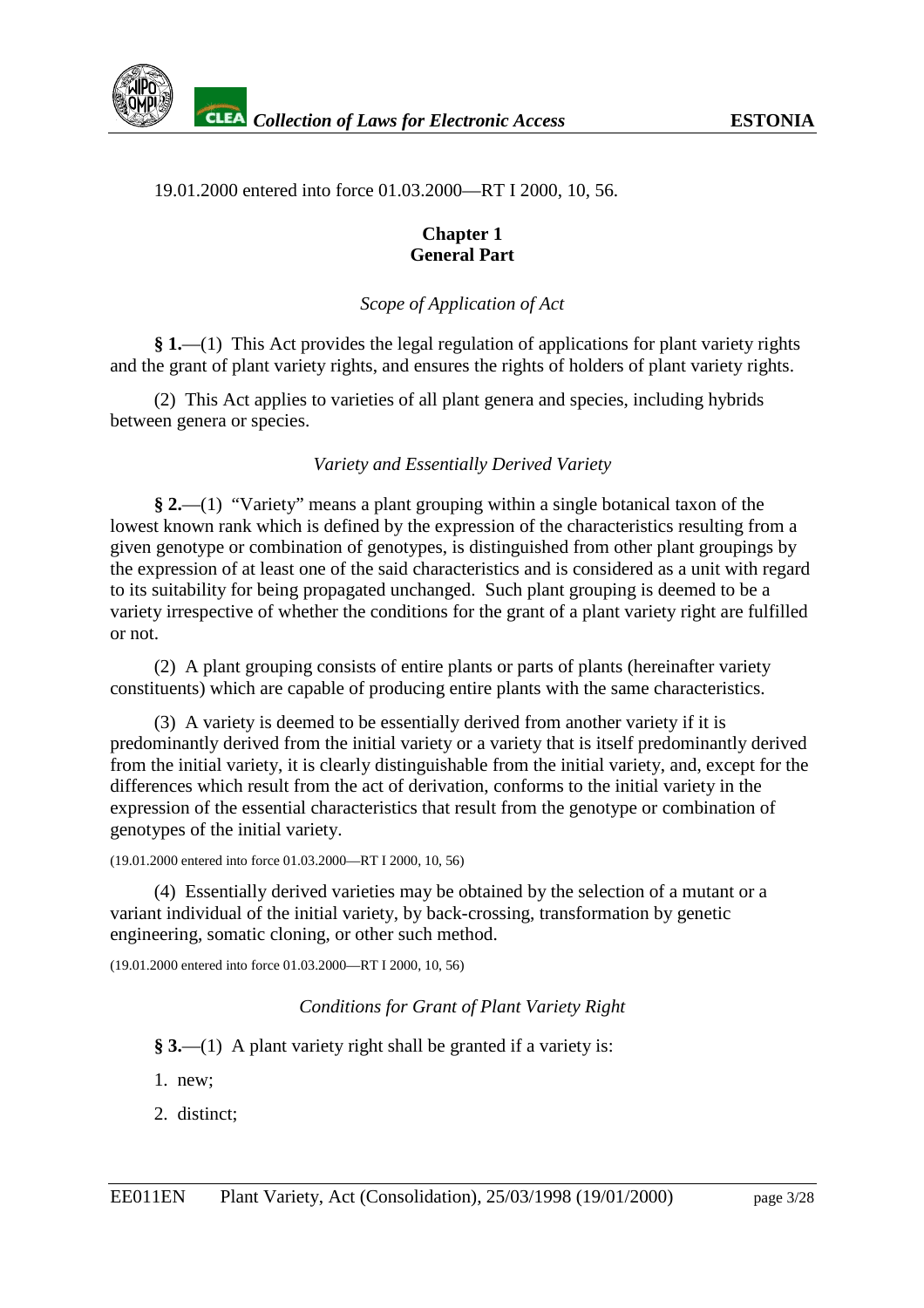- 3. uniform;
- 4. stable; and
- 5. has a suitable denomination.
- (2) (Repealed—19.01.2000 entered into force 01.03.2000—RT I 2000, 10, 56).

# *Novelty*

**§ 4.**—(1) A variety is deemed to be new if, on the date of filing an application for the plant variety right with the registrar, the seed, propagating material, variety constituents or plant material of the variety have not been sold or otherwise disposed of to others, by or with consent of the owner, for the purposes of exploitation of the variety for longer than:

(19.01.2000 entered into force 01.03.2000—RT I 2000, 10, 56)

1. one year in the territory of Estonia;

2. four years in the territory of another state or, in the case of trees and grapevine, for longer than six years.

(2) The conditions for novelty of a variety are deemed not to be violated if:

1. the variety is sold or used for production without the knowledge of the owner in violation of the owner's rights;

2. the variety is sold for the purpose of transfer of the right of ownership in the variety;

3. the owner of the variety enters into an agreement for the production of seeds or propagating material of the variety for the owner's own use, and the variety has not been sold or used for the production of seeds or propagating material for other varieties;

4. the variety is used under an agreement in field trials, laboratory trials or small-scale processing trials with a view to evaluating the variety;

5. the variety is used in national agricultural value and use tests for the purpose of entry into the official list of plant varieties (hereinafter *Variety List*);

6. the variety is used in trials connected to the evaluation of resistance to plant diseases and pests;

7. the variety is displayed at an official exhibition or described in an exhibition catalogue;

8. the plant material produced or harvested in the course of the activities listed in clauses 3., 4. or 5. of this subsection is sold as a by-product without variety identification.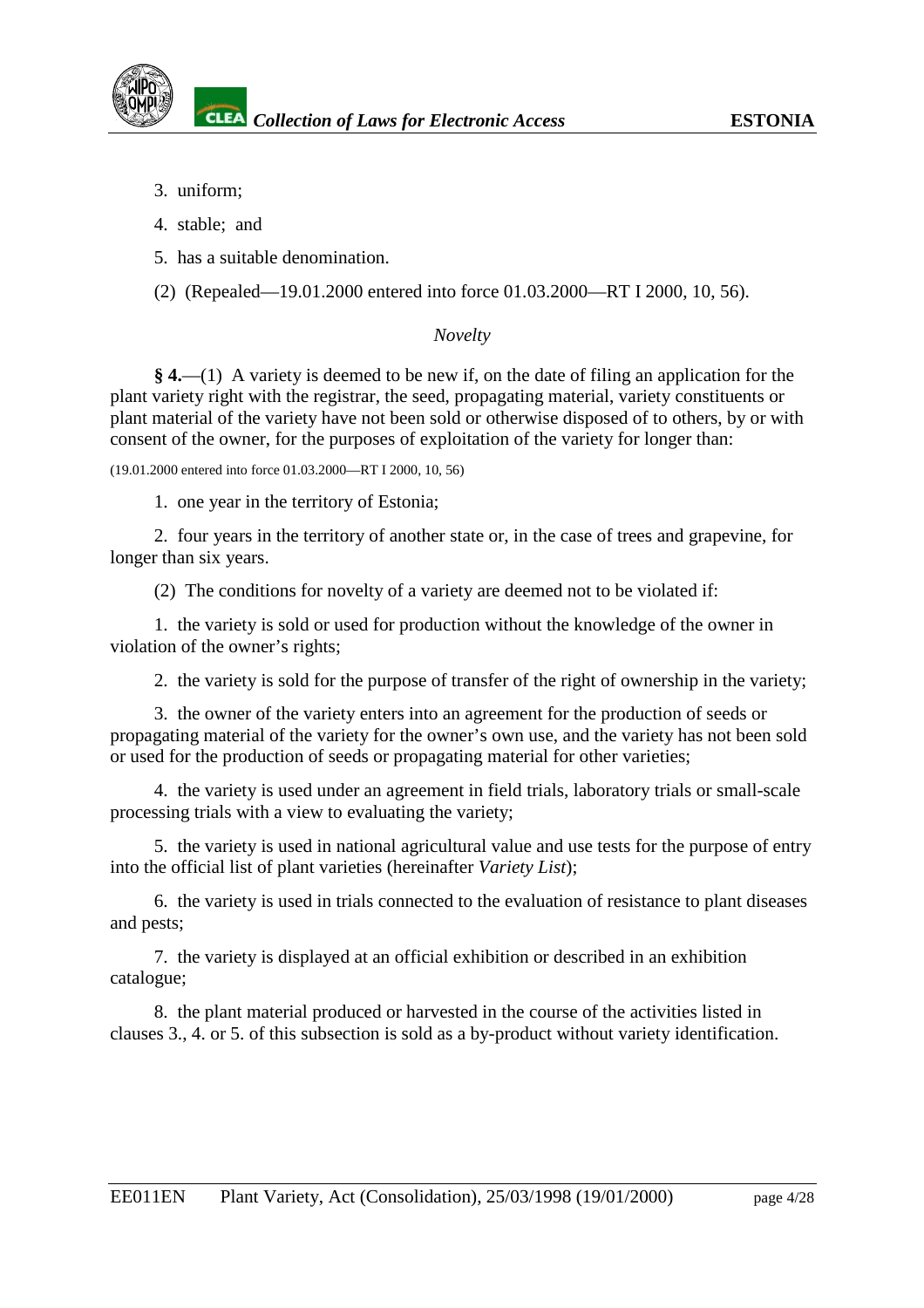

# *Distinctness of Variety and Known Variety*

**§ 5.**—(1) A variety is deemed to be distinct if it is clearly distinguishable by reference to the expression of the characteristics that results from a particular genotype or combination of genotypes from any other variety whose existence is a matter of common knowledge at the time of filing of an application.

(2) A variety is deemed to be a matter of common knowledge from the date of filing an application for the plant variety right or for entry in the *Variety List*, provided that after the submission of the application the plant variety right is granted or the variety is entered in the *Variety List*. All varieties which have been described in print materials, are used in production, sold or have been described in official catalogues are also deemed to be a matter of common knowledge.

(19.01.2000 entered into force 01.03.2000—RT I 2000, 10, 56)

# *Uniformity of Variety*

**§ 6.** A variety is deemed to be uniform if, subject to the variation that may be expected from the particular features of its propagation, it is sufficiently uniform in the expression of those characteristics which are included in the examination for distinctness, as well as of any others used for the variety description.

#### *Stability of Variety*

**§ 7.** A variety is deemed to be stable if its relevant characteristics remain unchanged after repeated propagation or, in the case of a particular cycle of propagation, at the end of each such cycle.

#### **Chapter 2 State Plant Varieties Register**

# *Establishment and Organisation of Activities of Plant Variety Rights Register*

**§ 8.**—(1) The register of protected varieties (hereinafter plant variety rights register) is a state register which is established pursuant to the Databases Act (RT I 1997, 28, 423) on the basis of an application of the Minister of Agriculture and which contains data on applications for plant variety rights, protected varieties, holders of plant variety rights, breeders of protected varieties and issued licences.

(2) The chief processor of the plant variety rights register is the Minister of Agriculture, and the authorised processor of the register (hereinafter registrar) is the Plant Production Inspectorate. The expenses of the plant variety rights register are covered from the budget of the Ministry of Agriculture.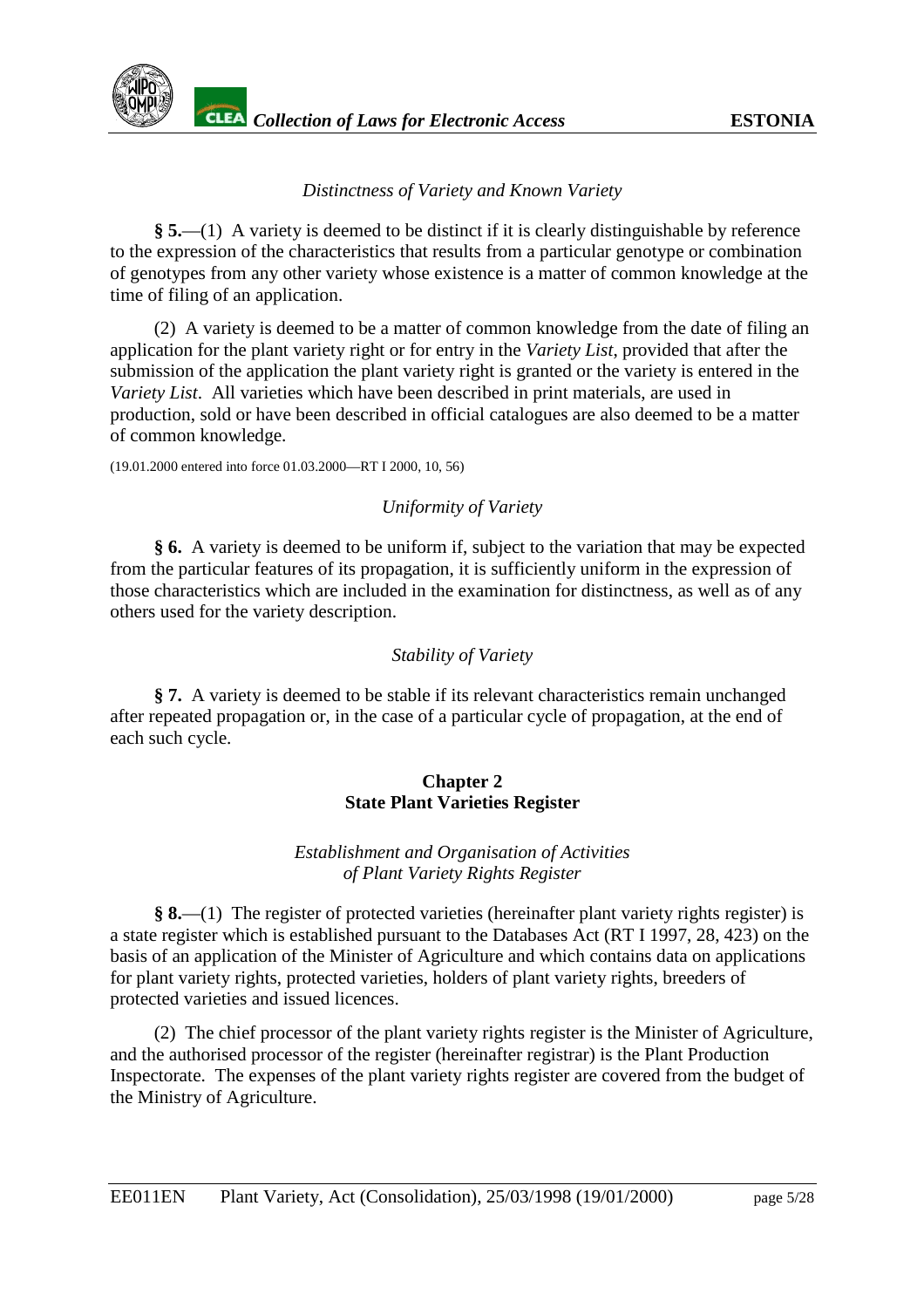

# *Maintenance of Plant Variety Rights Register and State Fees for Register Entries*

**§ 9.**—(1) The plant varieties rights register is maintained, entries are made in the register and data from the register are retained pursuant to this Act, the Databases Act and the statutes of the plant variety rights register.

(2) State fees shall be paid for the making of register entries specified in this Act in the amount and pursuant to the procedure provided for in the State Fees Act (RT I 1997, 80, 1344; 86, 1461; 87, 1466 and 1467; 93, 1563; 1998, 2, 47; 4, 63; 23, 321).

(3) Persons shall provide documentary evidence of payment of state fees before the making of corresponding register entries. The state fee for each year of the term of a plant variety right shall be paid by 31 December of the previous year and the documents certifying payment of the fee shall be submitted to the registrar by 31 January.

# *Data Entered in Plant Variety Rights Register*

**§ 10.**—(1) The plant variety rights register is maintained as a register of applications for plant variety rights and of plant variety rights.

(2) The following is entered in the register with respect to an application for a plant variety right:

1. the application for the plant variety right and the date of filing the application;

2. the name and address of the applicant for the plant variety right and, if necessary, a document certifying the legal succession of the applicant;

3. the identification of the botanical taxon, that is, the Latin and common names;

4. the denomination proposed for the variety and the breeder's reference;

5. the name or names and addresses of the breeder or breeders of the variety and the percentage of their participation in the breeding of the variety. The names and addresses of an authorised representative or representatives;

6. the names and addresses of the owner or owners of the variety, and the percentage of their shares if the variety is in common ownership. The names and addresses of an authorised representative or representatives;

7. a technical description of the variety;

8. the date of priority;

9. information on acts related to the processing of the application for the plant variety right, including information on termination thereof, along with certification that the information provided by the applicant is true.

(3) The following is entered in the register with respect to a plant variety right:

1. the variety denomination;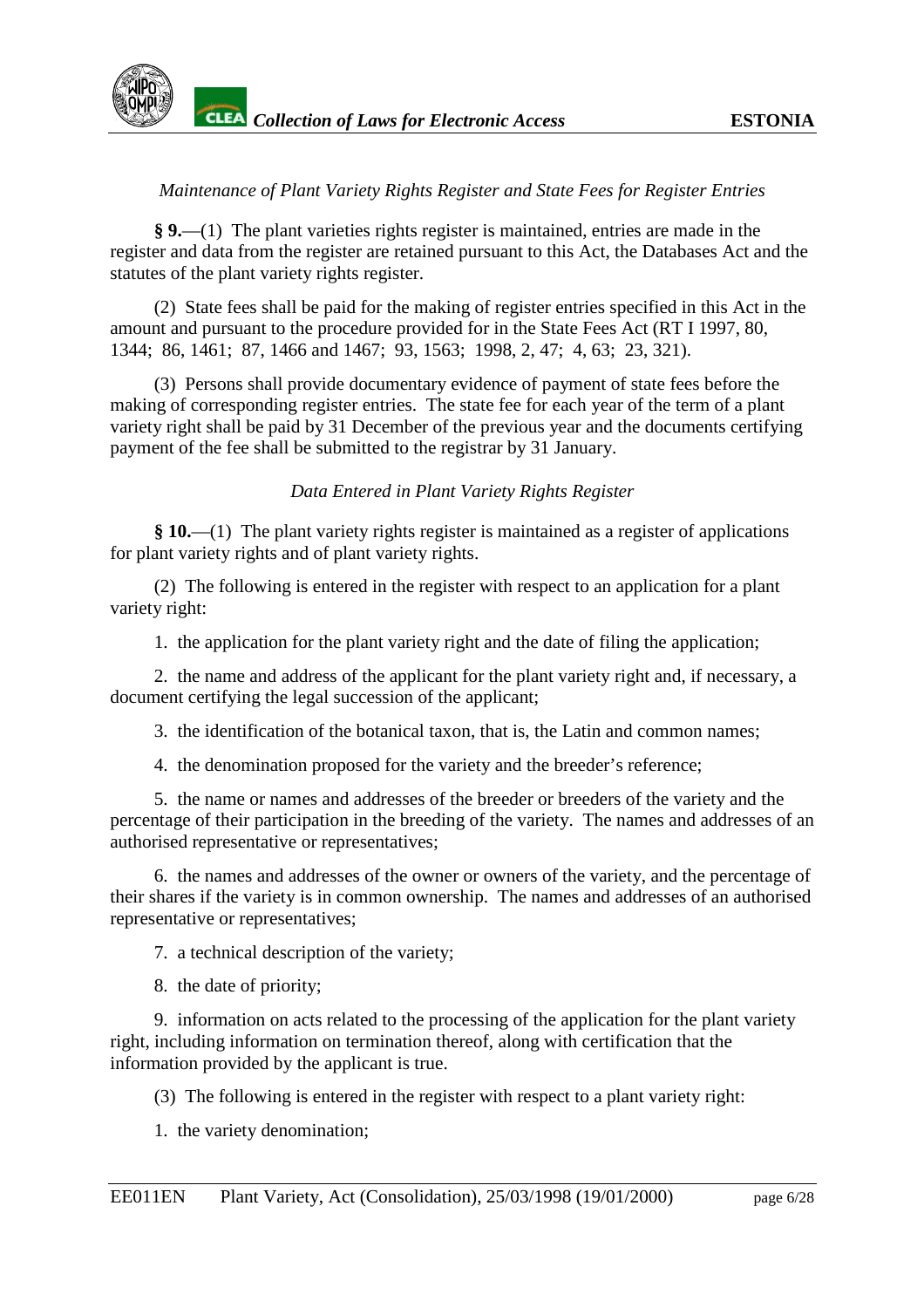2. the identification of the botanical taxon, that is, the Latin and common names;

3. the official description of the variety;

4. a reference of components of the variety if other varieties have to be used repeatedly for the production of propagating material;

5. the names and addresses of the holder of the plant variety right, breeders and the names and addresses of their authorised representatives;

6. the date of grant of the plant variety right, and data relating to the term, termination or extinguishment of the plant variety right;

7. information on persons holding a licence with a reference to the type of licence.

(4) A description of an initial variety and of a variety essentially derived therefrom is registered in the register of protected varieties, as are the variety denominations, names of holders of plant variety rights and breeders at the request of the holders of the plant variety rights or the breeders, or at the request of one of them with the consent of the others, or on the basis of a court order which includes a decision on identification of the varieties as an initial variety and an essentially derived variety.

(19.01.2000 entered into force 01.03.2000—RT I 2000, 10, 56)

*Access to Information Registered in Plant Variety Rights Register*

**§ 11.**—(1) The following is released to persons at their request by the registrar:

1. data relating to applications for plant variety rights;

- 2. data relating to technical examinations;
- 3. data relating to plant variety rights.

(2) If the propagating material or constituents of another variety are used for the production of the propagating material of a variety, the information specified in subsection (1) of this section are not released to other persons at the request of the applicant for the plant variety right. Such information may be released on the basis of a court ruling or court judgment, and to state agencies for the performance of duties arising from the statutes.

(19.01.2000 entered into force 01.03.2000—RT I 2000, 10, 56)

(3) (Repealed—19.01.2000 entered into force 01.03.2000—RT I 2000, 10, 56)

(3) Access to information pertaining to the techniques used for breeding a variety and the proportional relationships of components used for production of an essentially derived variety provided in the official description of a variety registered in the plant variety rights register is restricted. Such information is released to state authorities for the performance of duties arising from their statutes and to other persons on the basis of a court ruling or court order.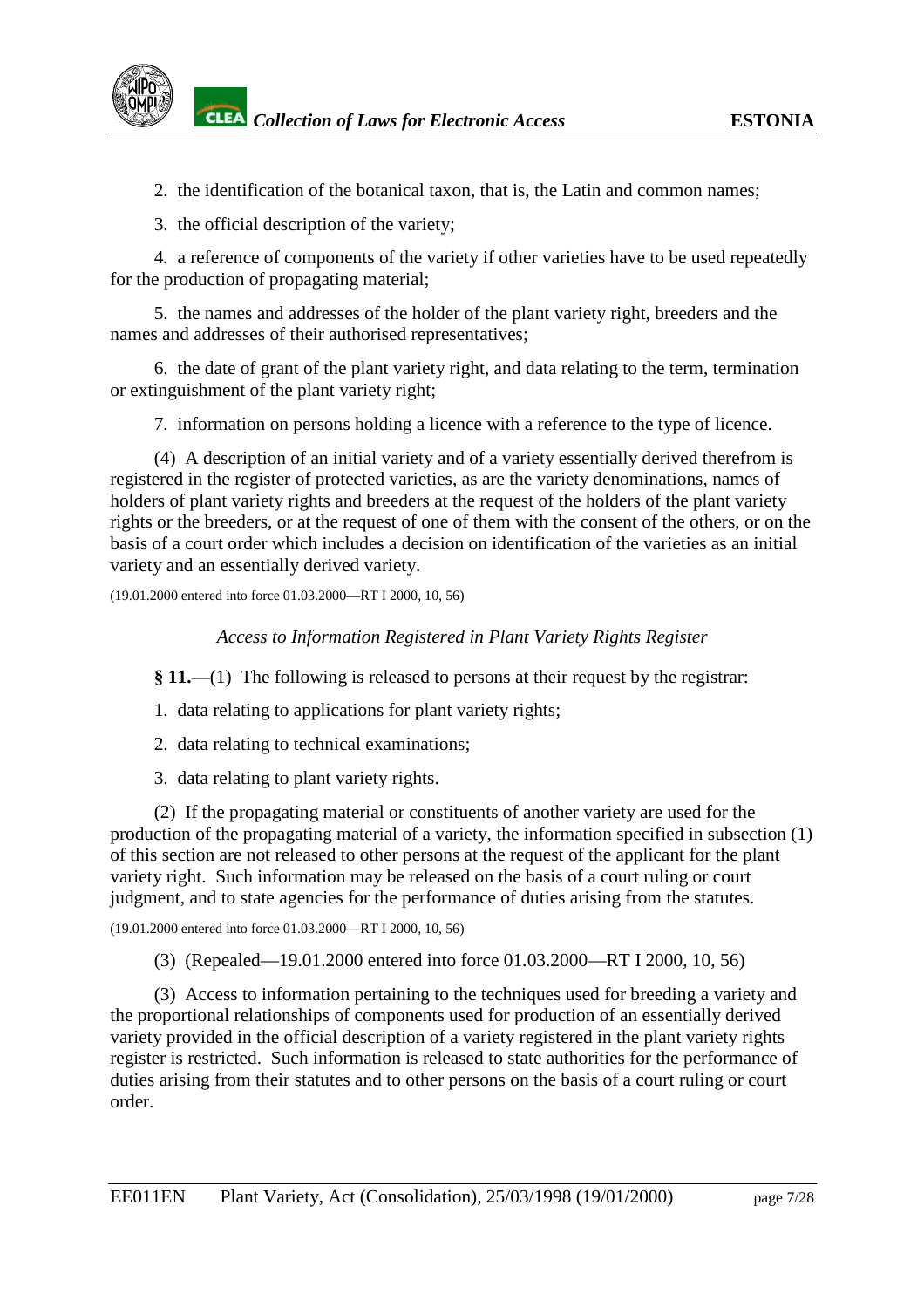

# *Publication of Information Entered in Plant Variety Rights Register*

**§ 12.**—(1) The registrar publishes an official publication wherein the following information is published:

1. applications for plant variety rights received by the registrar;

2. denominations proposed for varieties;

3. denominations of protected varieties;

4. rejected applications for plant variety rights;

5. decisions on premature termination, nullification or cancellation of plant variety rights;

6. information concerning extinguishment of plant variety rights;

(19.01.2000 entered into force 01.03.2000—RT I 2000, 10, 56)

7. information on applicants for plant variety rights, holders of plant variety rights and breeders, on the percentages of their shares, and on their representatives;

8. licences issued for the exploitation of varieties with reference to the type of licence;

9. new denominations proposed for protected varieties;

10. other official notices.

(2) The registrar shall publish the publication specified in subsection (1) of this section regularly according to the receipt of information subject to publication but not less than once every four months.

# *Preservation of Data Entered in Register*

**§ 13.** The registrar shall preserve all registered data and the documents which were the bases for registration thereof for five years from the date of denial of an application for a plant variety right, or of premature termination, revocation, cancellation or extinguishment of a plant variety right.

# **Chapter 3 Application for Plant Variety Right**

# *Persons Entitled to Apply for Plant Variety Rights*

**§ 14.**—(1) A natural person or a legal person who is the breeder or owner of a variety has a right to apply for the plant variety right. If the breeder and owner of a variety are not the same person, the owner of the variety has the right to apply.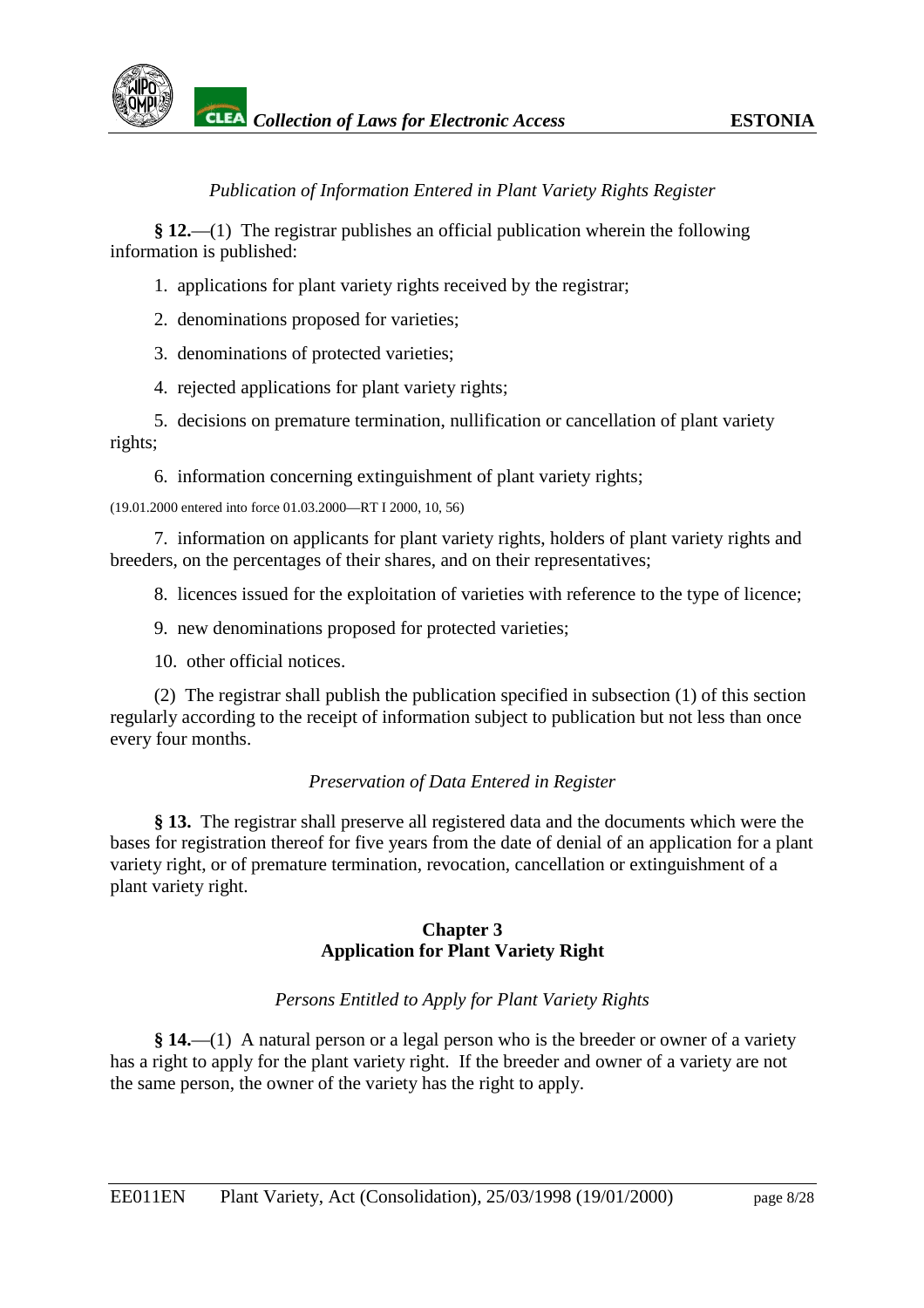(2) The breeder of a variety is a natural person or a group of persons who has bred or identified the variety by using different breeding techniques.

(3) The owner of a variety is the person who has acquired the proprietary rights attached to the variety on a legal basis. A breeder of a variety may also be the owner of the variety. If a variety is bred by a breeder in an employment or service relationship or on order, the employer or the customer is deemed to be the owner of the variety.

(4) If the breeder and owner of a variety are not the same person, the non-proprietary rights attached to the variety belong to the breeder of the variety and the proprietary rights attached to the variety belong to owner of the variety.

# *Contestation of Right to Submit Application for Plant Variety Right*

**§ 15.**—(1) If an application for a plant variety right is submitted by a person or persons who are not lawfully entitled thereto, an interested person has, regardless of whether the person has or has not previously filed an objection, the right of recourse to the courts to have the application for the plant variety right denied or to annul the rights arising therefrom, or to transfer the rights to the person who has the right to apply for the plant variety right, regardless of whether the variety is protected or not.

(2) An interested person may request transfer of the rights arising from a plant variety right within five years after the date of publication of the notice concerning the grant of the plant variety right.

# *Conditions for Application for Plant Variety Right*

**§ 16.**—(1) If there are several owners of a variety, they shall submit a joint application for a plant variety right with an indication of the percentage of the share of each owner.

(2) If a variety is bred in an employment or service relationship or on order, notarised copies of documents proving such relationship or fulfilment of such order shall be appended to the application.

(3) Foreign legal persons and citizens of foreign states shall submit an application through a representative. An Estonian citizen, a person who holds a permanent residence permit in Estonia or a legal person registered in Estonia may be a representative.

(19.01.2000 entered into force 01.03.2000—RT I 2000, 10, 56)

(4) If an applicant is the legal successor of a breeder or owner, a notarised copy of the document proving legal succession or, in the case of a legal person in private law, a copy issued by the registrar, shall be appended to the application.

(19.01.2000 entered into force 01.03.2000—RT I 2000, 10, 56)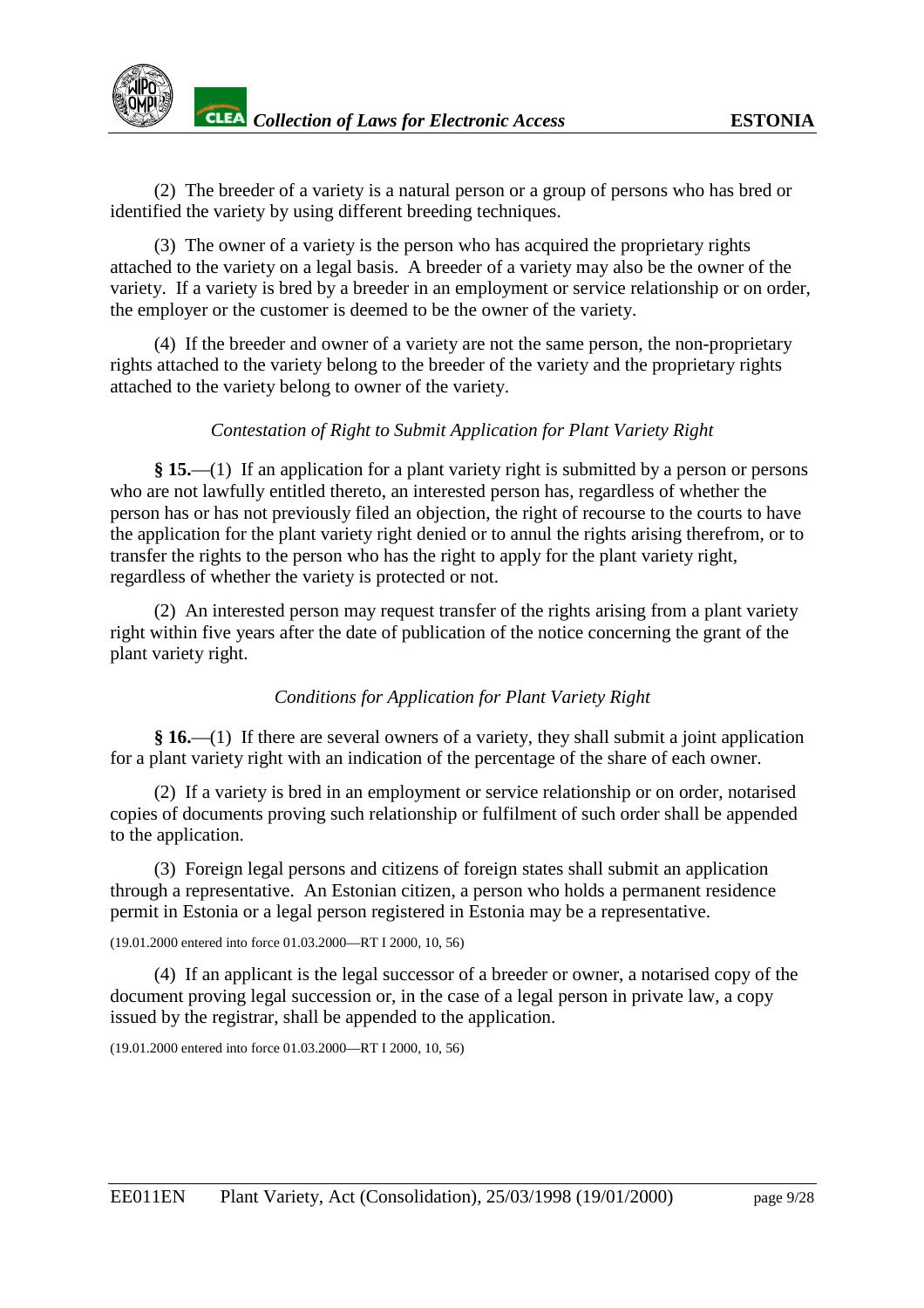

# *Application for Plant Variety Right*

**§ 17.**—(1) An application for a plant variety right shall be submitted to the registrar in Estonian in two copies, of which one is retained by the registrar and the other is returned to the applicant for the plant variety right after registration of the application. A separate application shall be submitted for the grant of a plant variety right for each variety.

(2) The formal and substantive requirements for applications for plant variety rights are established by a regulation of the Minister of Agriculture.

(3) Documents certifying payment of the state fee shall be appended to an application for a plant variety right.

(4) An applicant for a plant variety right is responsible for the correctness of the information contained in the application for the plant variety right.

# *Priority*

**§ 18.**—(1) Priority for the grant of protection of a variety shall be determined by the date of receipt of an application for a plant variety right by the registrar. If several applications for the grant of a plant variety right for the same variety are received on one day, priority shall be determined according to the order in which they are received. Provisional protection of a variety commences from the date of priority.

(2) At the request of an applicant for a plant variety right, priority may be determined based on the date of application for a plant variety right in a foreign state if the applicant for the plant variety right applied for protection of the same variety in another state before submission of the application for the plant variety right, not more than one year has passed from the date of registration in the foreign state, and the person submits to the registrar a copy of the application for a plant variety right registered in a foreign state with a translation in Estonian within three months after the date of receipt of the application for the plant variety right by the registrar.

(3) (Repealed—19.01.2000 entered into force 01.03.2000—RT I 2000, 10, 56)

# **Chapter 4 Processing of Applications, Technical Examinations and Objections**

# *Preliminary Processing of Application*

**§ 19.**—(1) The preliminary processing of an application for a plant variety right shall be carried out by the registrar within one month after registration of the application, and includes the determination of priority, and the examination of the existence and conformity of required documents.

(2) During preliminary processing, the registrar has the right to request additional documents and materials from an applicant for a plant variety right. Such documents and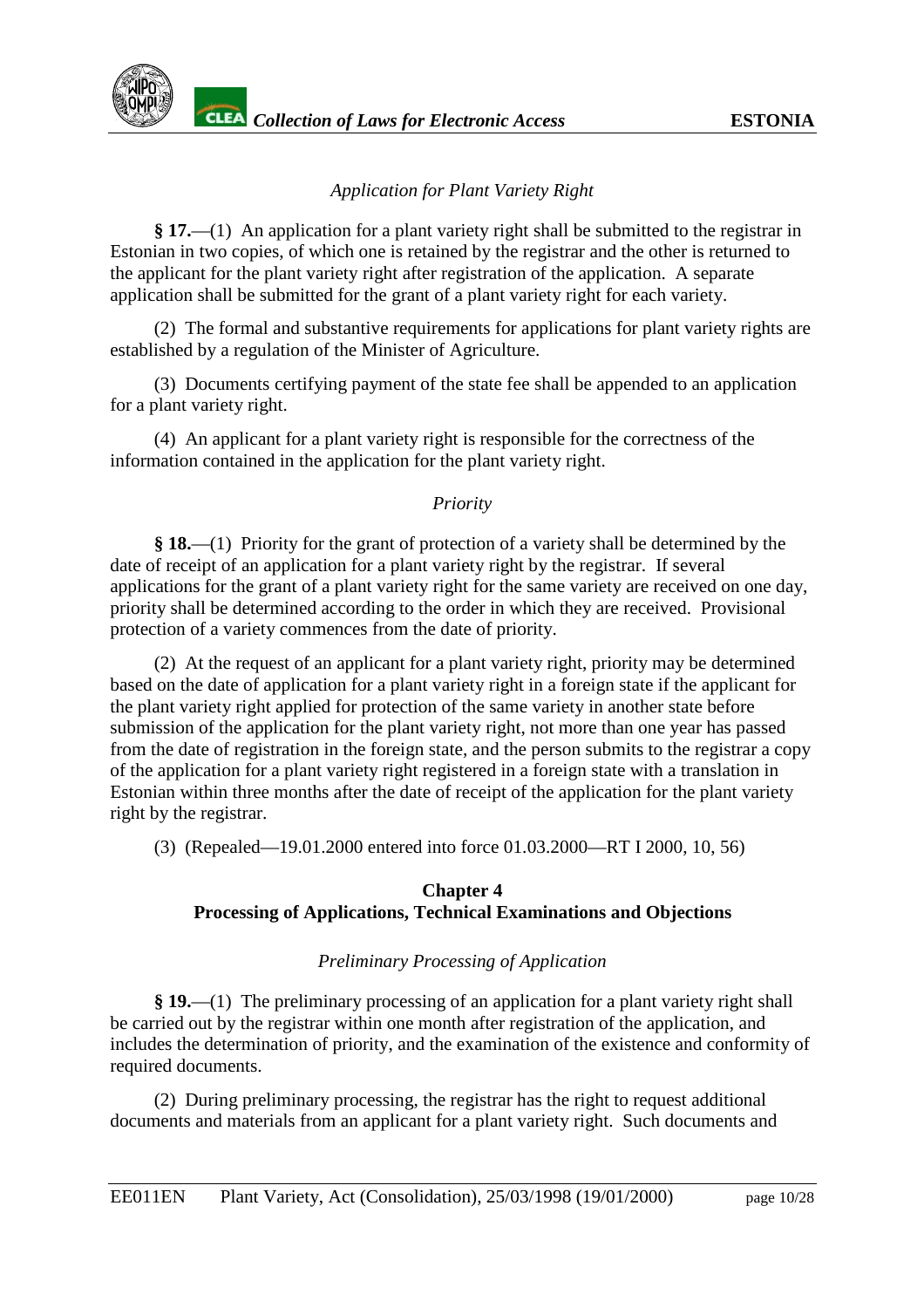

materials shall be submitted by an applicant for a plant variety right within one month after receipt of a request.

(3) If an applicant for a plant variety right does not submit the requested documents or materials during the term prescribed, the registrar shall make a reasoned decision to deny the application for a plant variety right, of which the applicant for the plant variety right shall be notified in writing.

(19.01.2000 entered into force 01.03.2000—RT I 2000, 10, 56)

# *Official Processing*

**§ 20.**—(1) Determination of a priority date, and ascertainment of the existence and conformity of necessary documents is followed by the official processing of an application for a plant variety right and the conduct of a state technical examination of the variety, of which the applicant for the plant variety right shall be notified in writing.

(2) In the course of the official processing of an application for a plant variety right, the registrar determines whether:

1. the variety is new, and

2. the person applying for the plant variety right is so entitled.

(3) If in the course of official processing it is ascertained that a variety does not comply with the conditions for the grant of a plant variety right provided for in this Act, the registrar shall make a reasoned decision to deny the application for a plant variety right, of which the applicant for the plant variety right shall be notified in writing.

# *Technical Examination*

**§ 21.**—(1) The technical examination of a variety determines:

- 1. whether it belongs to the botanical taxon stated in an application;
- 2. its distinctness;
- 3. its uniformity; and
- 4. its stability.

(2) Technical examination shall be carried out in a place and during a time prescribed by the registrar.

(3) The procedure for technical examinations is established by a regulation of the Minister of Agriculture.

(4) The registrar may decline to carry out the technical examination of a variety if the distinctness, uniformity and stability of the variety have been determined previously by a technical examination by a corresponding national agency of a foreign state, and an official description and report on the results of the examination of the variety are available.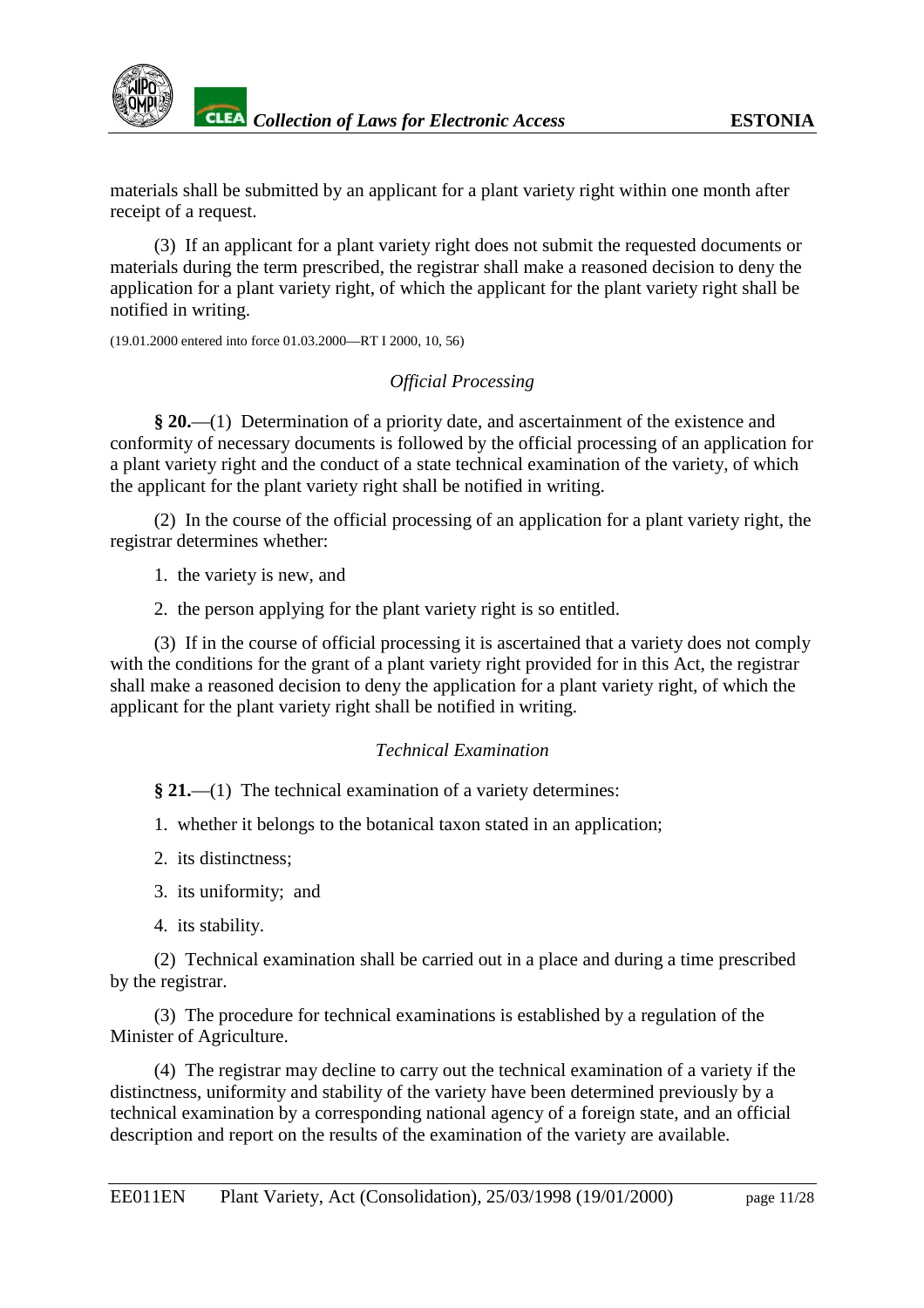

# *Documents and Materials Required for Technical Examinations*

**§ 22.**—(1) An applicant for a plant variety right is required to submit the documents and seeds or propagating material necessary for a technical examination to the conductor of the technical examination.

(2) The conductor of a technical examination determines where, with what quality and in what quantity the seeds or propagating material of the variety specified in an application for a plant variety right, and of reference varieties which may be requested, are to be submitted by the applicant for a plant variety right for the technical examination.

(3) Upon failure to fulfil or unsatisfactory fulfilment of the obligations provided for in subsections (1) and (2) of this section without good reason the conductor of the technical examination may deem the examination to be a failure. Upon the failure of a technical examination, the registrar shall make a reasoned decision to deny the application for a plant variety right, of which the applicant for the plant variety right shall be notified in writing.

# *Organisers, Expenses and Results of Technical Examinations*

**§ 23.**—(1) Technical examinations are organised by the Plant Production Inspectorate, state agencies or legal persons authorised by the Ministry of Agriculture for this purpose and state authorities of foreign states engaged in the protection of varieties. Authorised state agencies or legal persons and state authorities of foreign states engaged in the protection of varieties may conduct technical examinations pursuant to agreements entered into with the registrar and under the state supervision of the registrar. Such examination offices are required to conduct technical examinations in accordance with established guidelines for technical examinations.

#### (19.01.2000 entered into force 01.03.2000—RT I 2000, 10, 56)

(2) No state fee is charged for a technical examination. Expenses related directly to the organisation of a technical examination by the Plant Production Inspectorate shall be paid by the applicant for the plant variety right on the basis of an invoice submitted to the applicant. Direct expenses shall be substantiated by expense receipts, the copies of which shall be submitted to the applicant for the plant variety right together with the invoice.

(3) A technical examination conducted by an authorised state agency or legal person or in a foreign state shall be paid for by the applicant for the plant variety right on the basis of an invoice submitted to the applicant.

#### (19.01.2000 entered into force 01.03.2000—RT I 2000, 10, 56)

(4) If the results of a technical examination show that a variety meets the requirements established in this Act for distinctness, uniformity and stability, the registrar shall compile an official description of the variety on the basis of the results of the technical examination.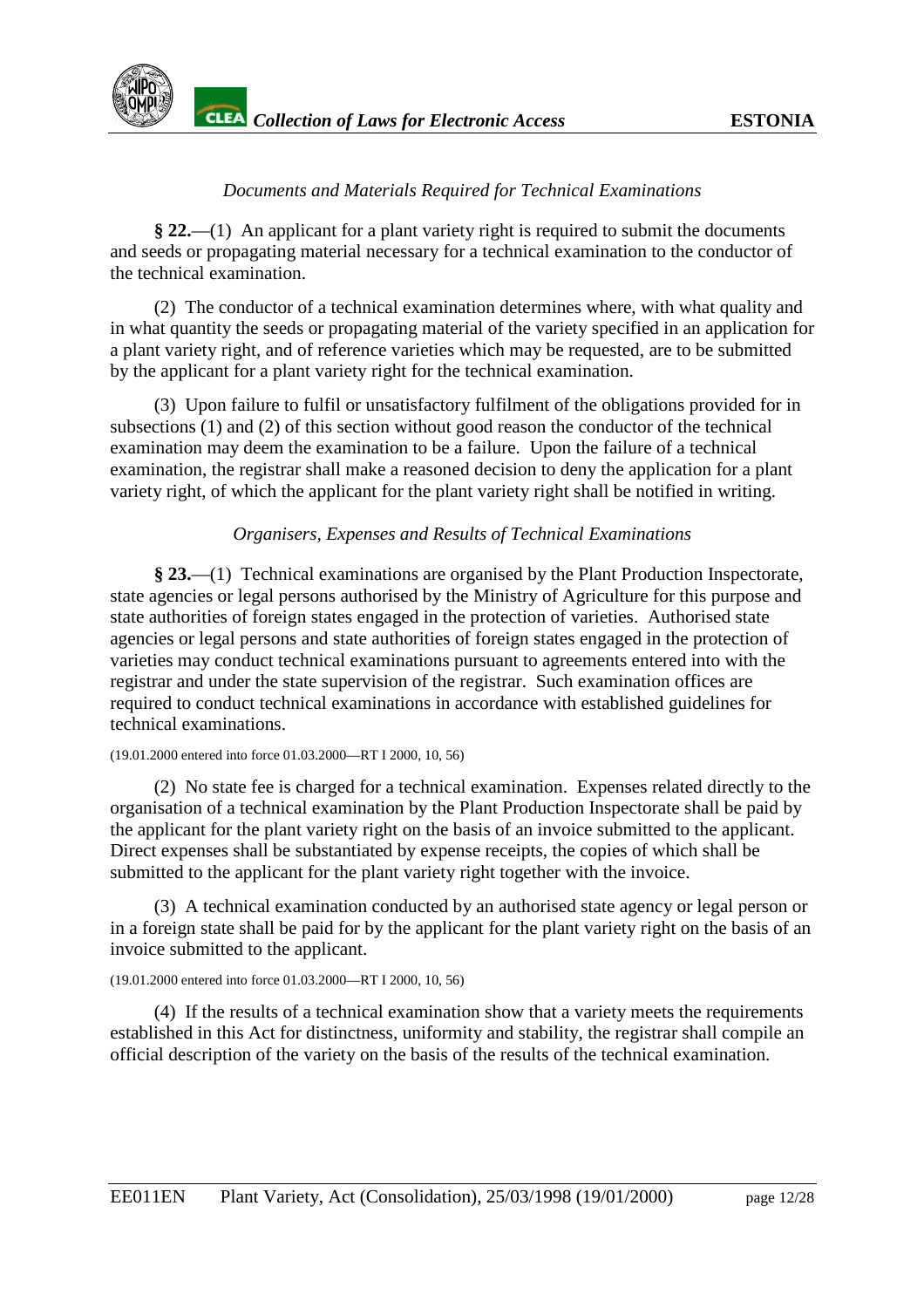

(5) If a variety does not meet the requirements for distinctness, uniformity and stability, the registrar shall make a reasoned decision to refuse to grant a plant variety right with respect to the variety, of which the applicant shall be notified in writing.

(19.01.2000 entered into force 01.03.2000—RT I 2000, 10, 56)

# *Filing of Objections*

**§ 24.**—(1) Interested persons may file an objection to an application for a plant variety right within six months after publication of the application for the plant variety right. Objections may be filed with regard to:

- 1. novelty,
- 2. distinctness,
- 3. uniformity; or
- 4. stability of a variety; or
- 5. the right to apply for the plant variety right.

(2) An objection shall be filed with the registrar in writing with documents substantiating the objection appended thereto. An objection remains in force until it is withdrawn. An objection may be withdrawn at any time by the person who files it. The registrar shall notify the applicant for the plant variety right of the filing and withdrawal of objections in writing.

(3) A person who files an objection has the right to obtain documents and seeds or propagating material from the registrar, the conductor of the technical examination or the applicant for the plant variety right in order to prove the facts presented in the objection of the person.

# *Preparation for Review of Objection*

**§ 25.**—(1) Within three months after receipt of an objection or within a longer term agreed to with the registrar, an applicant for a plant variety right shall present the applicant's position concerning the objection and give notice whether the applicant wishes to maintain, amend or withdraw the application.

(2) If an applicant for a plant variety right does not respond to an objection within the prescribed term, the applicant's application for the plant variety right is deemed to have been withdrawn.

(3) If an applicant for a plant variety right wishes to maintain, amend or withdraw the application for the plant variety right, the registrar shall notify the person who filed the objection of the action of the applicant and send the position of the applicant with regard to the objection to the objector, and, if needed, the amendments made to the application for the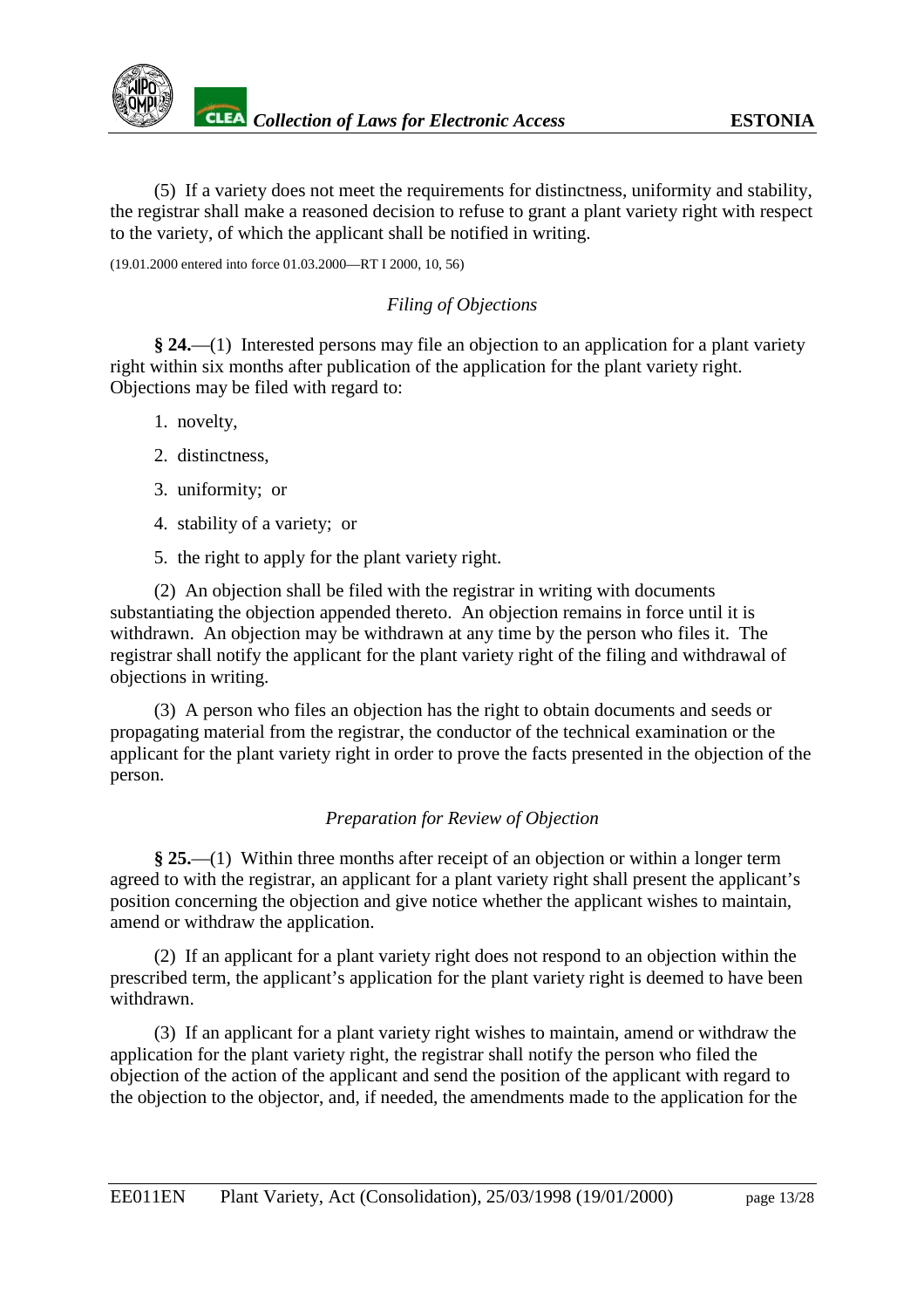plant variety right. On the basis of such information, the objector shall give notice within one month as to whether the objector wishes to maintain or withdraw the objection.

# *Review of Objections*

**§ 26.**—(1) An objection filed with regard to the novelty of a variety or the rights of an applicant and which is maintained shall be reviewed separately from the processing of the application for the plant variety right. If an objection is filed with regard to the distinctness, uniformity or stability of a variety, a new technical examination may be conducted pursuant to a precept of the registrar.

(2) The conditions for conduct of a new technical examination and the procedure for ascertainment or refutation of facts presented in an objection are established by the registrar.

(3) The hearing of an objection is organised by the registrar and all persons interested in the ruling may participate personally or through a representative. A reference to the decision adopted at the hearing of an objection shall be made in the decision made by the registrar concerning the grant or refusal to grant the plant variety right.

# **Chapter 5 Variety Denomination**

# *Variety Denomination*

**§ 27.**—(1) A proposal for a variety denomination shall be submitted to the registrar for approval in an application for a plant variety right.

(2) In the case of a known variety, the variety denomination designated earlier shall be proposed in an application for a plant variety right.

(3) If an applicant applies for a plant variety right simultaneously in Estonia and in one or several foreign states with respect to the same variety, the applicant for the plant variety right shall propose the same variety denomination.

(4) After the grant of a plant variety right, persons who exploit, offer for sale or sell a variety shall use the variety only under its approved variety denomination.

(5) After a plant variety right extinguishes, the variety shall continue to be used under the approved variety denomination.

# *Requirements for Variety Denomination*

**§ 28.**—(1) A variety denomination may consist of words or figures, or of a combination of letters and figures provided that the denomination allows the variety to be identified and is in accordance with good morals.

(2) In addition to the requirements provided for in subsection (1) of this section, a variety denomination shall: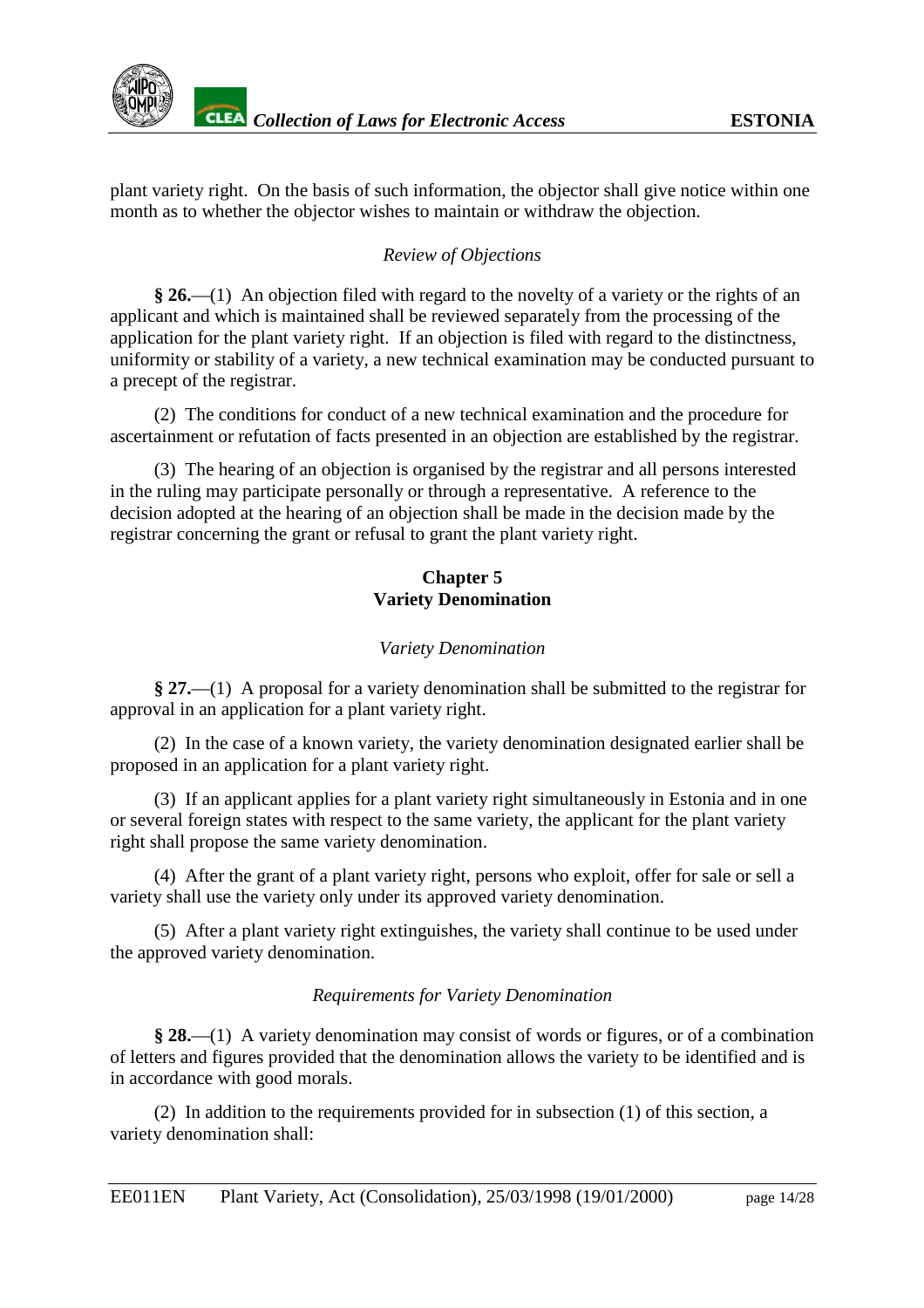

1. clearly differ from variety denominations used for other known varieties of the same or a closely related botanical taxon;

2. be clearly distinguishable from relevant officially registered trade marks, trade names and business names registered in the commercial register;

(19.01.2000 entered into force 01.03.2000—RT I 2000, 10, 56)

3. be linguistically suitable.

(3) A variety denomination shall not:

1. consist of signs or indications which are used in the production of seeds or propagating material and which designate a specific product, quality, quantity, intended purpose, or place or time of production;

2. cause confusion or mislead as to the characteristics, value or geographical origin of the variety, or as to the use of the name of the breeder or owner of the variety.

#### *Grounds for Refusal of Proposed Variety Denomination*

**§ 29.** A denomination proposed in an application for a plant variety right shall be declared unsuitable by the registrar if the denomination does not meet the requirements provided for in § 28 of this Act.

#### *Objections to Proposed Variety Denomination*

**§ 30.**—(1) Interested persons may file an objection to the registration of a published denomination proposed for a variety within three months after the date of publication of the proposed variety denomination in the official publication of the registrar. An objection shall be filed in writing together with the reasons therefor.

(2) The applicant for a plant variety right and persons who file objections shall be notified of all objections filed against a proposed variety denomination and of the reasoned decisions made by the registrar concerning such objections within one month after the date on which such decisions are made.

#### *Examination of Variety Denomination, Proposal for New Denomination and Registration of Variety Denomination*

**§ 31.**—(1) The registrar examines the conformity of variety denominations to the requirements provided for in this Act by making inquiries to corresponding databases in Estonia and foreign states. Applicants for plant variety rights are notified of the results of such inquiries.

(2) If the registrar ascertains that a denomination proposed for a variety does not meet the requirements provided for in this Act, the applicant for the plant variety right shall make a new proposal within thirty days. The new denomination proposed for the variety shall be examined according to subsection (1) of this section.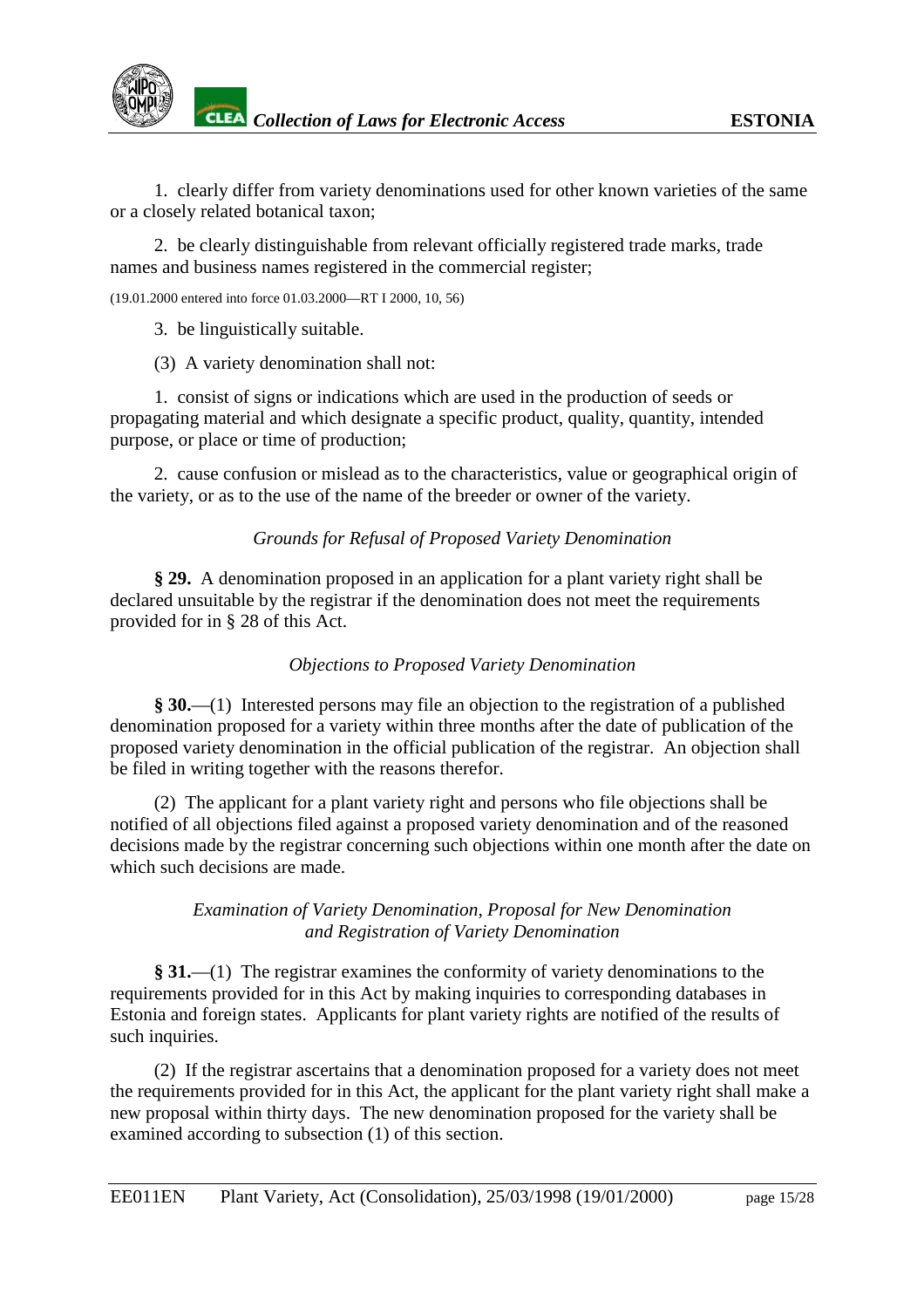(3) If a new denomination proposed for a variety by an applicant for a plant variety right does not meet the requirements provided for in this Act, the registrar has the right to issue a precept to submit a proposal in conformity with the requirements. If an applicant for a plant variety right fails to propose a suitable variety denomination, the registrar shall make a reasoned decision to deny the application for the plant variety right, of which the applicant for the plant variety right shall be notified in writing.

(4) Variety denominations which meet the requirements arising from this Act shall be approved by the registrar and entered in the plant variety rights register.

# *Change of Variety Denomination*

**§ 32.**—(1) A change of a variety denomination approved by the registrar and entered in the plant variety rights register is commenced:

1. on the decision of the registrar if after approval of the variety denomination and entry thereof in the plant variety rights register it becomes evident that the variety denomination does not meet the requirements provided for in this Act;

2. at the request of the holder of the plant variety right, if the holder adduces a valid reason for changing the variety denomination;

```
(19.01.2000 entered into force 01.03.2000—RT I 2000, 10, 56)
```
3. at the request of the registrar, holder of the plant variety right or other interested person and on the basis of a court order which has entered into force.

(2) A change of a variety denomination is effected according to the requirements and procedure provided for approval of variety denominations in this Act. A change of a variety denomination enters into force on the date of entry of the change in the plant variety rights register.

# **Chapter 6 Application of Plant Variety Rights**

# *Grant of Plant Variety Right*

**§ 33.**—(1) A plant variety right is granted with respect to a variety by a decision of the registrar if the requirements for varieties provided by this Act and legislation established on the basis thereof, the conditions for application for a plant variety right and the requirements and obligations for applicants for a plant variety right are complied with.

(2) On the date of making a decision to grant a plant variety right, the registrar shall make a corresponding register entry in the plant variety rights register and shall notify the applicant for the plant variety right of the grant of the plant variety right in writing.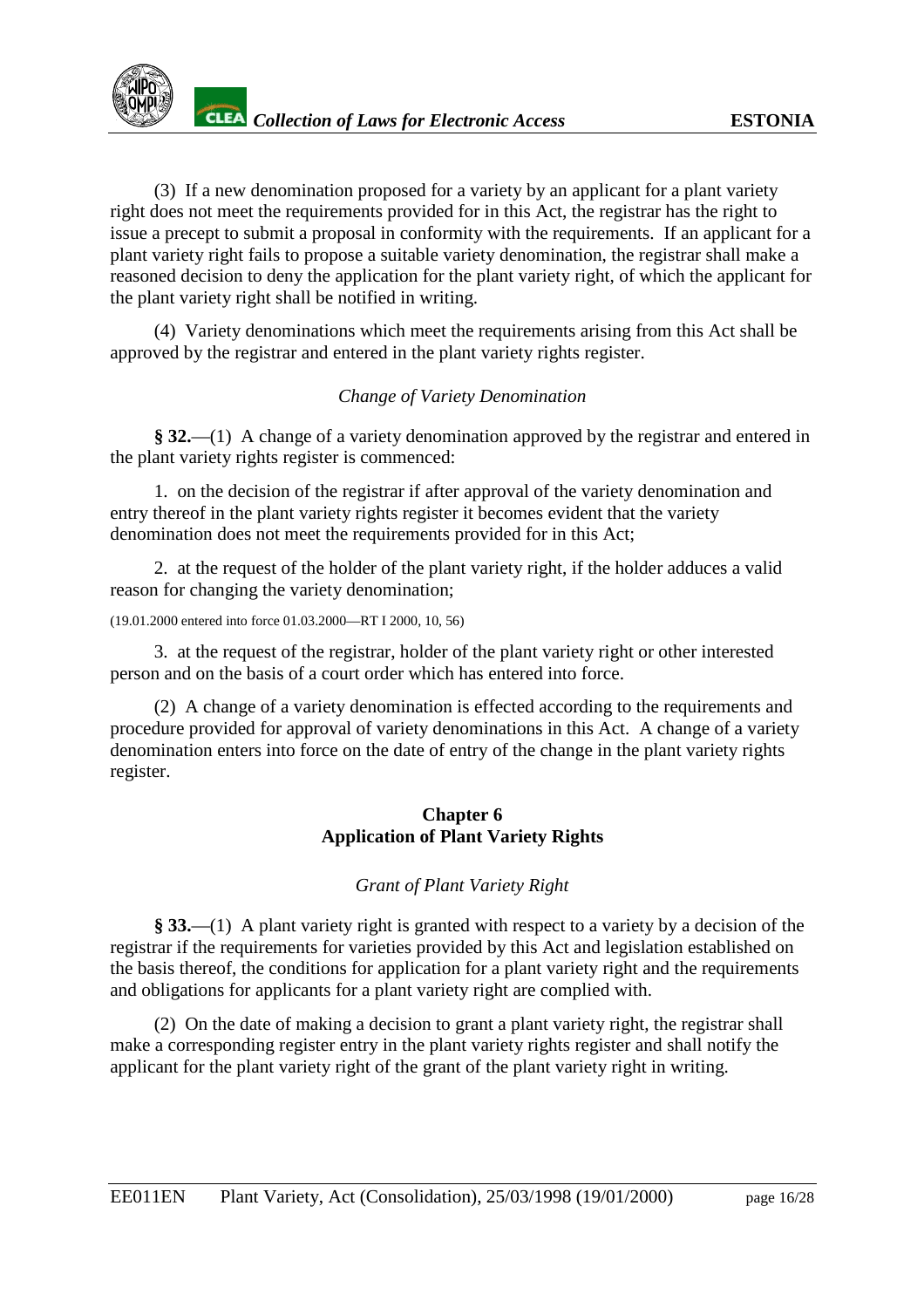

# *Certificate of Plant Variety Right*

**§ 34.**—(1) At the request of a holder of a plant variety right entered in the plant variety rights register, the registrar shall issue a plant variety right certificate to the holder which is valid during the term of the plant variety right.

(2) The formal and substantive requirements for plant variety right certificates are established by a regulation of the Minister of Agriculture.

# *Refusal to Grant Plant Variety Right*

**§ 35.**—(1) The registrar shall refuse to grant a plant variety right and deny an application for a plant variety right upon non-compliance with any requirement or obligation provided for in this Act or legislation established on the basis thereof.

(2) An entry concerning denial of an application for a plant variety right is made in the plant variety rights register. Provisional protection of the variety is deemed to cease as of the date of such entry.

# *Term of Plant Variety Right and Provisional Protection of Variety*

**§ 36.**—(1) The term of a plant variety right entered in the plant variety rights register is twenty-five years or, in the case of varieties of tree and grapevine species, thirty years, after the date of the grant of the right and of making the entry in the plant variety rights register.

(2) The registrar has the right to extend the term of a plant variety right by up to five years by a decision of the registrar on the basis of a written application submitted by the holder of the plant variety right before expiry of the term of the plant variety right.

(3) Provisional protection of a variety applies to a variety with respect to which an application for a plant variety right has been submitted to the registrar, according to all the principles of plant variety rights provided by this Act, during the period from the date of submission of an application for the plant variety right to the registrar up to the denial of the application for the plant variety right or the grant of the plant variety right.

# *Basic Rights of Holder of Plant Variety Right*

**§ 37.**—(1) With respect to seeds or propagating material of a protected variety, the holder of the plant variety right has the right to:

1. produce or reproduce (multiply) the seeds or propagating material for the purposes of sale;

- 2. condition the seeds or propagating material for the purpose of propagation;
- 3. offer for sale;
- 4. sell or transfer in any other way;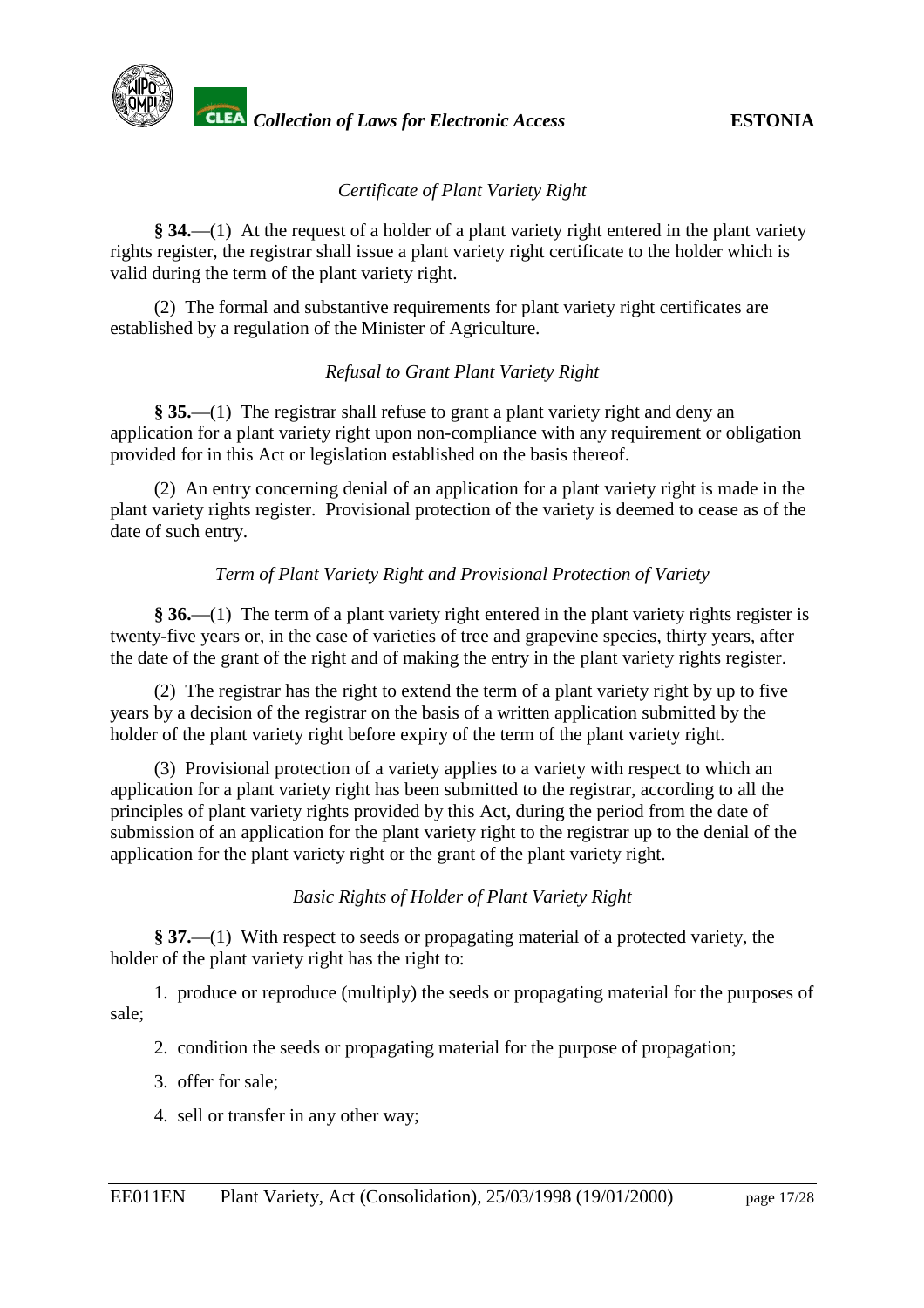- 5. export;
- 6. import;

7. stock for any of the purposes specified in clauses 1. to 6. of this subsection.

(2) The holder of a plant variety right has the right to issue licences to other persons for the performance of acts specified in clauses (1) 1. to 7. of this section.

# *Nature of Plant Variety Right*

**§ 38.**—(1) Any person who wishes to carry out the acts listed in clauses 37 (1) 1. to 7. of this Act with the seeds or propagating material of a protected variety shall obtain a licence therefor from the holder of the plant variety right.

(2) (Repealed—19.01.2000 entered into force 01.03.2000—RT I 2000, 10, 56)

(3) The seeds, propagating material or plant material of a protected variety offered for commercial purposes by the holder of the plant variety right or on the basis of a licence issued by the holder of the plant variety right may be used for any purpose except for further multiplication or export into a foreign state where the varieties of such genera or species are not protected. Such export restrictions are not applied if the plant material of the protected variety is exported for final consumption purposes.

(19.01.2000 entered into force 01.03.2000—RT I 2000, 10, 56)

*Scope of Plant Variety Right*

**§ 39.**—(1) Clauses 37 (1) 1.—7. of this Act apply also to the production of seeds or propagating material of specific species of a protected variety for the purpose of repeated reproduction (multiplication) for one's own use. The procedure for application and the list of species are established by a regulation of the Minister of Agriculture.

(19.01.2000 entered into force 01.03.2000—RT I 2000, 10, 56)

(2) Clauses 37 (1) 1.—7. of this Act apply to harvested material which is produced by using the seeds or propagating material of a protected variety except if the holder of the plant variety right did not use the holder's rights with respect to the seeds and propagating material.

(19.01.2000 entered into force 01.03.2000—RT I 2000, 10, 56)

(3) Clauses  $37(1)$  1.—7. of this Act also apply to varieties:

(19.01.2000 entered into force 01.03.2000—RT I 2000, 10, 56)

1. which are essentially derived from a protected variety if the protected variety is not an essentially derived variety;

2. which are not clearly distinguishable from the protected variety according to subsection 5 (1) of this Act;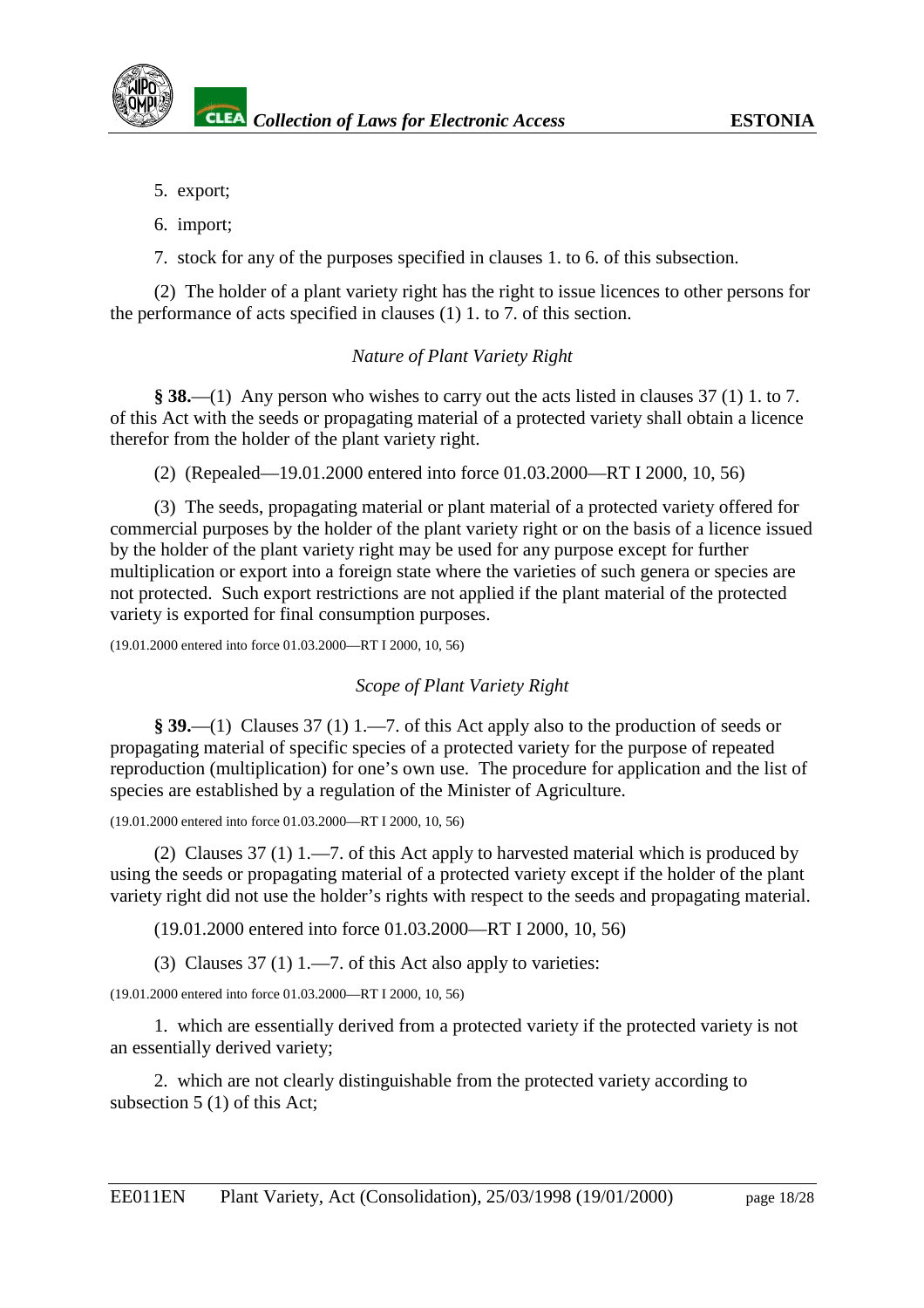3. where the protected variety is used repeatedly for production of the seeds or propagating material of the variety.

# *Use of Protected Variety without Licence*

**§ 40.** A protected variety may be used without a licence issued by the holder of the plant variety right:

- 1. in scientific research and in official trials conducted for the purposes of comparison;
- 2. as parental material for the purpose of breeding new varieties;
- 3. privately, and for non-profit purposes.

# *Transfer of Rights*

**§ 41.**—(1) The holder of a plant variety right may transfer the proprietary rights attached to the variety to another person who shall be deemed to be the legal successor of the holder of the plant variety right with respect to the rights transferred. The rights of a holder of a plant variety right who is a natural person transfer to his or her successor.

(2) Third persons do not have the right to contest the right to apply for a plant variety right, the right to an application already submitted, provisional protection of a variety, the transfer of the rights of a holder of a plant variety right or a change in a share before the corresponding entry is made in the plant variety rights register.

# *Registration of New Holder*

**§ 42.**—(1) Legal successors and successors shall register transfers of rights and changes in shares in the plant variety rights register. The documents submitted to the registrar which prove a transfer of rights or a change in shares shall be notarised.

(2) The registrar shall make a decision concerning amendment of information entered in the plant variety rights register on the basis of an application and documents submitted, and enter the new information in the plant variety rights register within one month after submission of such documents.

(3) Any act connected with the transfer of the right to apply for a plant variety right, transfer of the rights of a holder of a plant variety right or a change in shares is not binding on third persons or subject to performance before amendment of the entry in the plant variety rights register.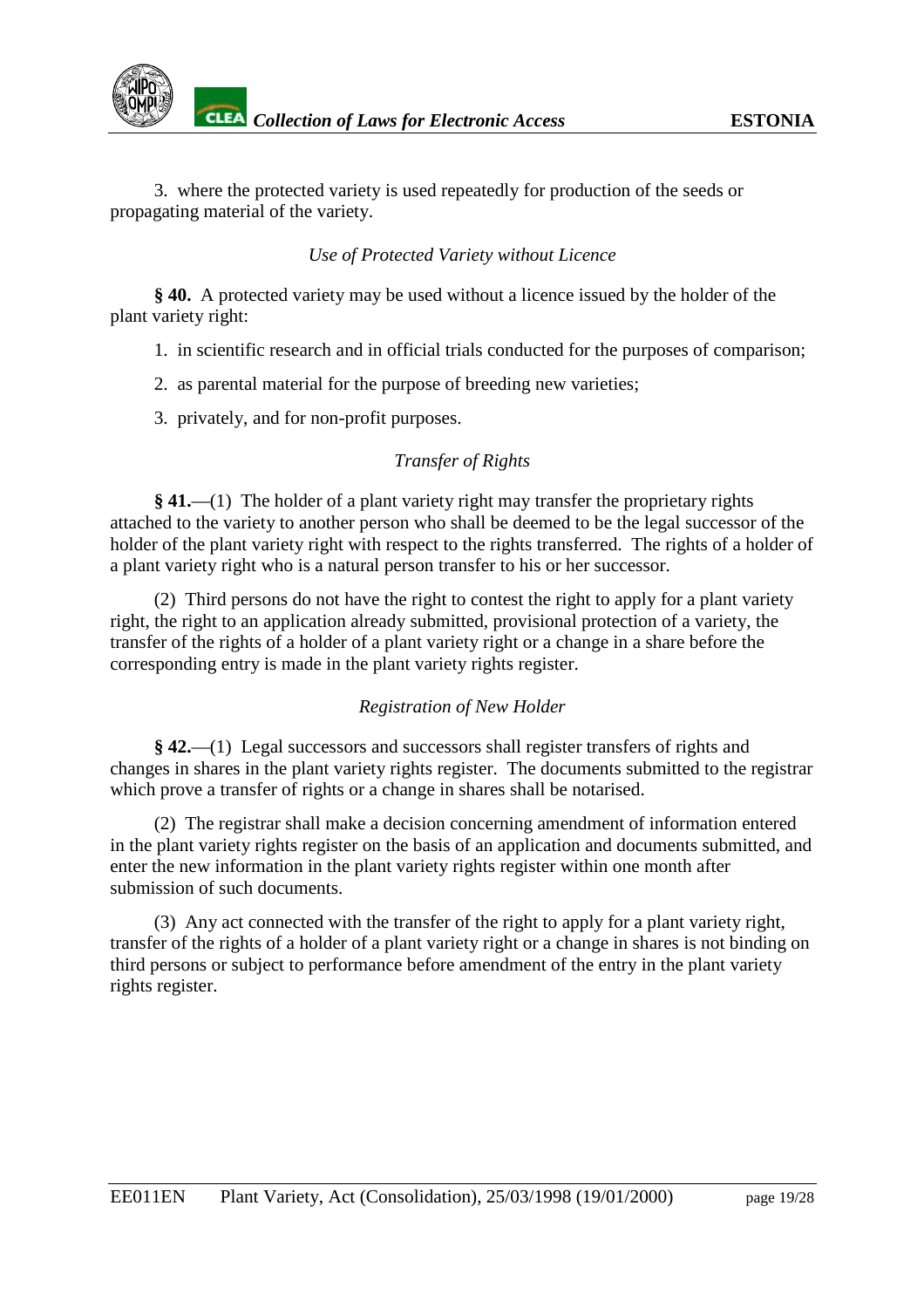# **Chapter 7 Licences**

# *Issue of Licence on Basis of Licence Agreement and Validity of Licence*

**§ 43.**—(1) A holder of a plant variety right, that is, a licensor, has the right to grant the right of exploitation of a protected variety belonging to the holder to another person, that is, a licensee, on the basis of a licence agreement entered into by the parties for a specified term or unspecified term and for a licence fee or without charge.

(2) If a protected variety has several licensors, a licence may be issued only with the written consent of all licensors. Licence fees paid on the basis of a licence agreement shall be divided among the licensors according to their shares as registered in the plant variety rights register unless otherwise agreed by the licensors.

(3) The term of a licence issued by a licensor arises from the licence agreement. If a licence agreement is for an unspecified term, the licence is deemed to be issued for the term of the plant variety right.

# *Rights of Licensor in Issue of Licence*

**§ 44.**—(1) A licensor has the right to grant the right:

1. to exploit a protected variety on the basis of an exclusive licence only to one licensee;

2. to exploit a protected variety on the basis of non-exclusive licenses to several licensees, or

3. to transfer the right to exploit a protected variety on the basis of sublicences to one or several licensees.

(2) A licensor has the right to issue several different licences to the same person.

(3) The issue of any type of licence does not deprive the licensor of the basic rights belonging to the licensor on the basis of subsection 37 (1) of this Act.

# *Requirements for Licence Agreements*

**§ 45.**—(1) A licence agreement shall be entered into in writing.

(2) A licence agreement shall set out the following:

1. information on the parties to the agreement;

- 2. the denomination and description of the variety to be exploited;
- 3. the extent, purpose and method of exploitation of the variety;
- 4. the territory of exploitation of the variety;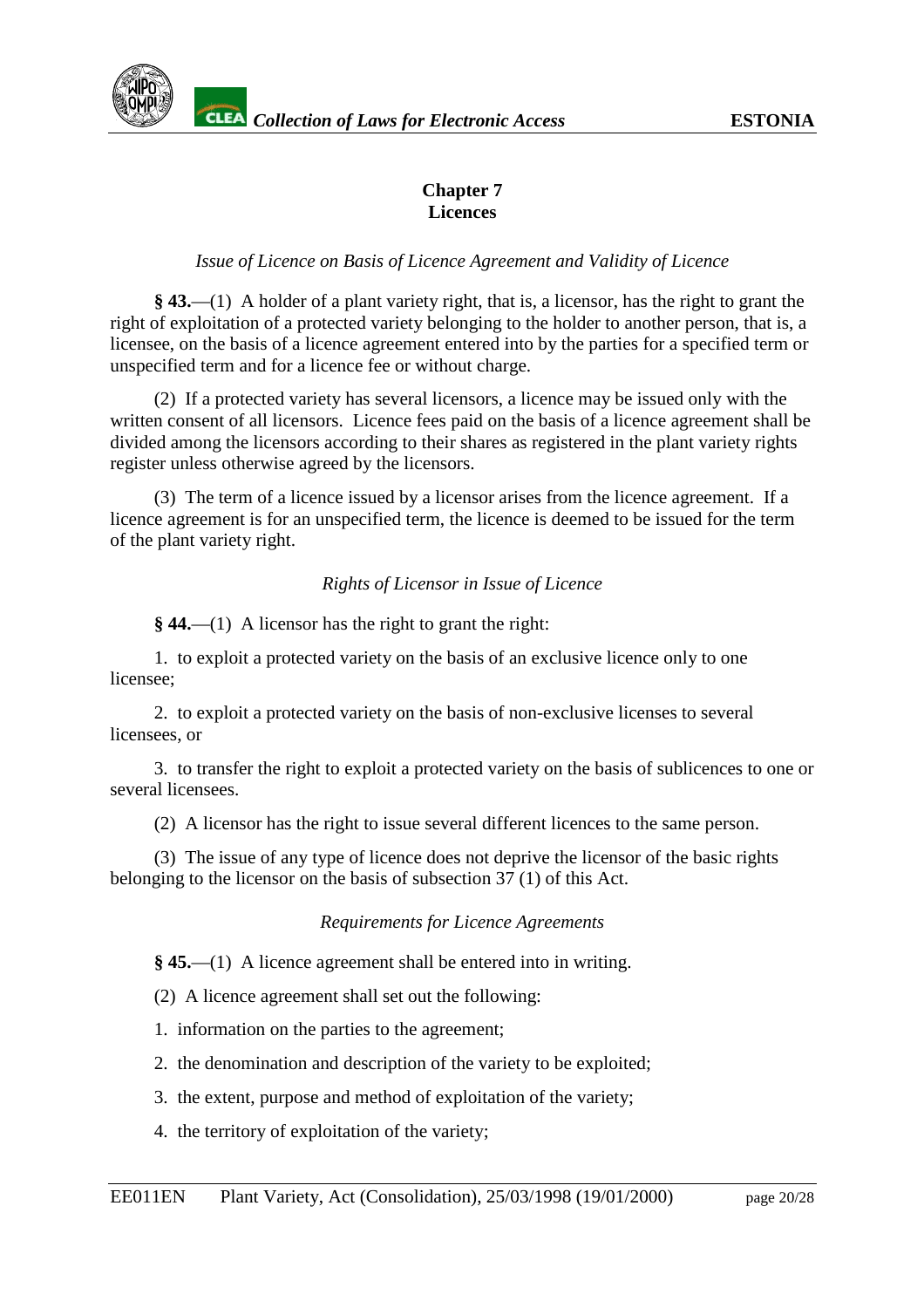5. the starting date and expiry date of the licence;

6. the type of licence and a description of the rights being transferred;

7. possible restrictions to third persons in the exploitation of the variety;

8. the licence fee to be paid by the licensee, and the term and procedure for payment thereof;

9. liability of parties upon failure to perform or unsatisfactory performance of a contractual obligation;

10. other terms agreed to by the parties.

# *Registration and Disclosure of Licence Agreements*

**§ 46.**—(1) A licensor shall submit a licence agreement to the registrar for registration in the plant variety rights register. The registrar shall register valid licence agreements in the plant variety rights register within ten days after submission thereof.

(19.01.2000 entered into force 01.03.2000—RT I 2000, 10, 56)

(2) Parties have the right to request publication of a licence agreement by the registrar. A licence agreement is published in the official publication of the registrar if so requested by at least one of the parties to the licence agreement.

# *Compulsory Licences*

**§ 47.**—(1) A compulsory licence is a non-exclusive licence which may be issued by a directive of the Minister of Agriculture in the cases provided for in § 48 of this Act to one or several persons who apply for a licence to exploit a protected variety.

(2) Legislation on the basis of which a compulsory licence is issued shall include the information provided for in clauses 45 (2) 1. to 8. of this Act.

(3) The licensor retains the right to issue licences during the term of a compulsory licence.

(19.01.2000 entered into force 01.03.2000—RT I 2000, 10, 56)

# *Need for Compulsory Licence*

**§ 48.** A compulsory licence is issued if:

1. exploitation of a protected variety is necessary in the public interest, and

2. the licensor has not exploited the variety or issued a licence to other persons for exploitation of the protected variety during three years after the grant of the plant variety right.

(19.01.2000 entered into force 01.03.2000—RT I 2000, 10, 56)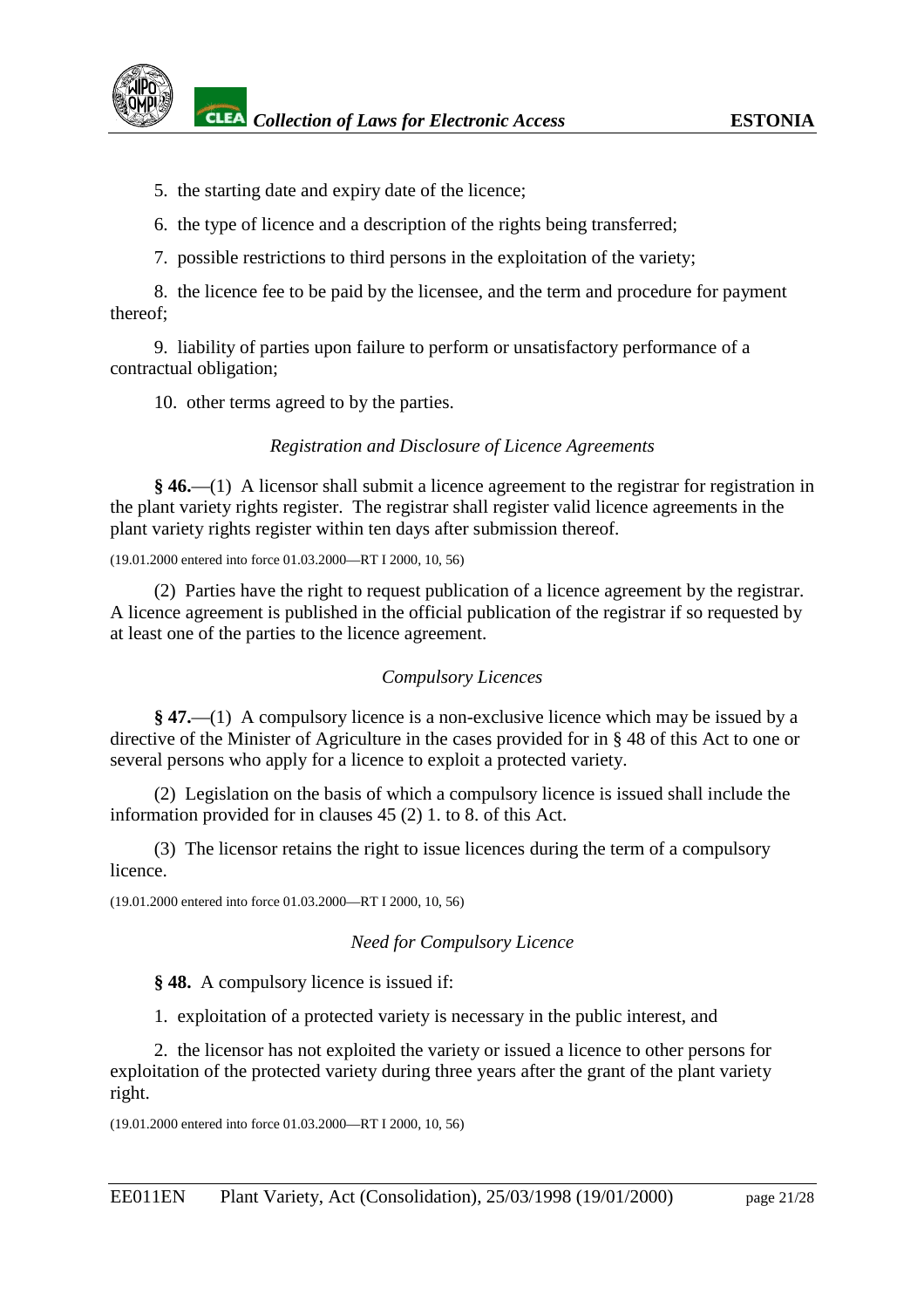

# *Other Conditions for Compulsory Licences*

**§ 49.**—(1) A licence fee is prescribed upon the grant of a compulsory licence which is payable by the licensee to the holder of the plant variety right. The licence fee shall be based on the average licence fee applied for corresponding species. In the case of a compulsory licence for exploitation of an essentially derived variety, payment of a fee to the holder of the initial variety right shall also be prescribed.

(2) A licensor is required to sell seed or propagating material to a licensee in a quantity necessary for reproduction (multiplication) of the variety for the usual price of a similar variety.

(19.01.2000 entered into force 01.03.2000—RT I 2000, 10, 56)

(3) A compulsory licence is issued for a term of two to four years. If one of the situations provided for in § 48 of this Act continues to exist at the end of the term of a compulsory licence, the Minister of Agriculture has the right to extend the term of the compulsory licence by up to four years.

# *Revocation of Compulsory Licence*

**§ 50.** A compulsory licence is revoked by the Minister of Agriculture on the proposal of the registrar or the licensor if:

(19.01.2000 entered into force 01.03.2000—RT I 2000, 10, 56)

- 1. the licensee violates the terms of the compulsory licence;
- 2. the need for the licence ceases to exist.

# *Registration and Contestation of Compulsory Licences*

**§ 51.**—(1) The issue, extension, expiry and revocation of compulsory licences are registered in the plant variety rights register.

(2) A licensor has the right to contest the issue of a compulsory licence or the terms thereof in court.

(19.01.2000 entered into force 01.03.2000—RT I 2000, 10, 56)

# **Chapter 8 Validity of Plant Variety Right**

# *Cancellation of Plant Variety Right*

**§ 52.**—(1) The registrar shall suspend a plant variety right by a decision of the registrar if the holder of the plant variety right:

1. fails to fulfil the obligation to maintain the variety;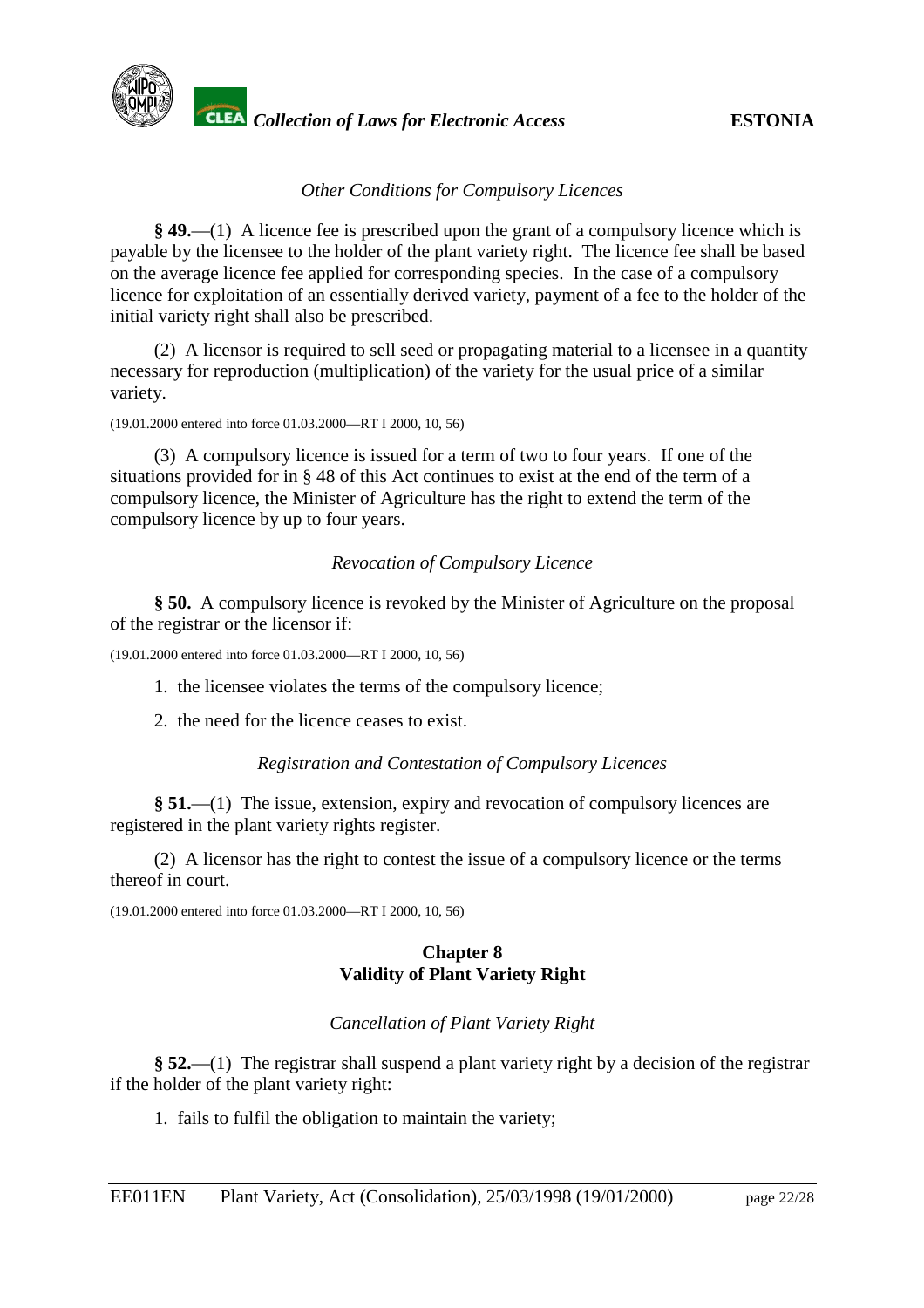2. fails to submit, during the specified term, information or documents concerning maintenance of the variety, or seeds or propagating material of the variety for the exercise of supervision;

3. fails to guarantee the uniformity and stability of the variety;

4. fails to propose a new denomination during the specified term.

(2) The registrar has the right to suspend a plant variety right if the holder of the plant variety right is previously notified thereof in writing and a term for elimination of deficiencies is specified. If the holder of the plant variety right fails to eliminate the deficiencies during the specified term, the registrar shall make an entry in the plant variety rights register concerning cancellation of the plant variety right on the basis of a decision of the registrar. The plant variety right is suspended as of the date of making the corresponding entry in the plant variety rights register, and the holder of the plant variety right shall be notified thereof in writing.

(3) The holder of a plant variety right who fails to perform all the acts necessary for elimination of deficiencies during the term specified by the registrar with good reason has the right to apply to the registrar for extension of the term. An application for extension of a specified term shall be submitted in writing before expiry of the specified term.

(4) The registrar makes decisions to satisfy or deny applications submitted on the basis on subsection (3) of this section. Upon satisfaction of an application, the holder of the plant variety right shall be notified in writing of the new term which shall commence on the date of receipt of the corresponding notice and shall be at least as long as the previous term.

# *Premature Termination of Plant Variety Right*

**§ 53.**—(1) A plant variety right is terminated prematurely:

1. on the basis of a written application submitted to the registrar by the holder of the plant variety right;

2. on the decision of the registrar if the holder of the plant variety right fails to pay the state fee to keep the plant variety right in force or fails to submit the documents certifying payment of the state fee during the term provided for in § 9 of this Act.

(2) The date of termination of the plant variety right shall be indicated by the holder of the plant variety right in an application specified in clause (1) 1. of this section; in the absence of a date of termination, the plant variety right is deemed to expire on the date of receipt of the application.

# *Nullity of Plant Variety Right*

**§ 54.**—(1) The registrar shall make a decision to declare a plant variety right null and void on the registrar's own initiative or on the basis of an application of an interested person if after the grant of the plant variety right it becomes evident and is proved that: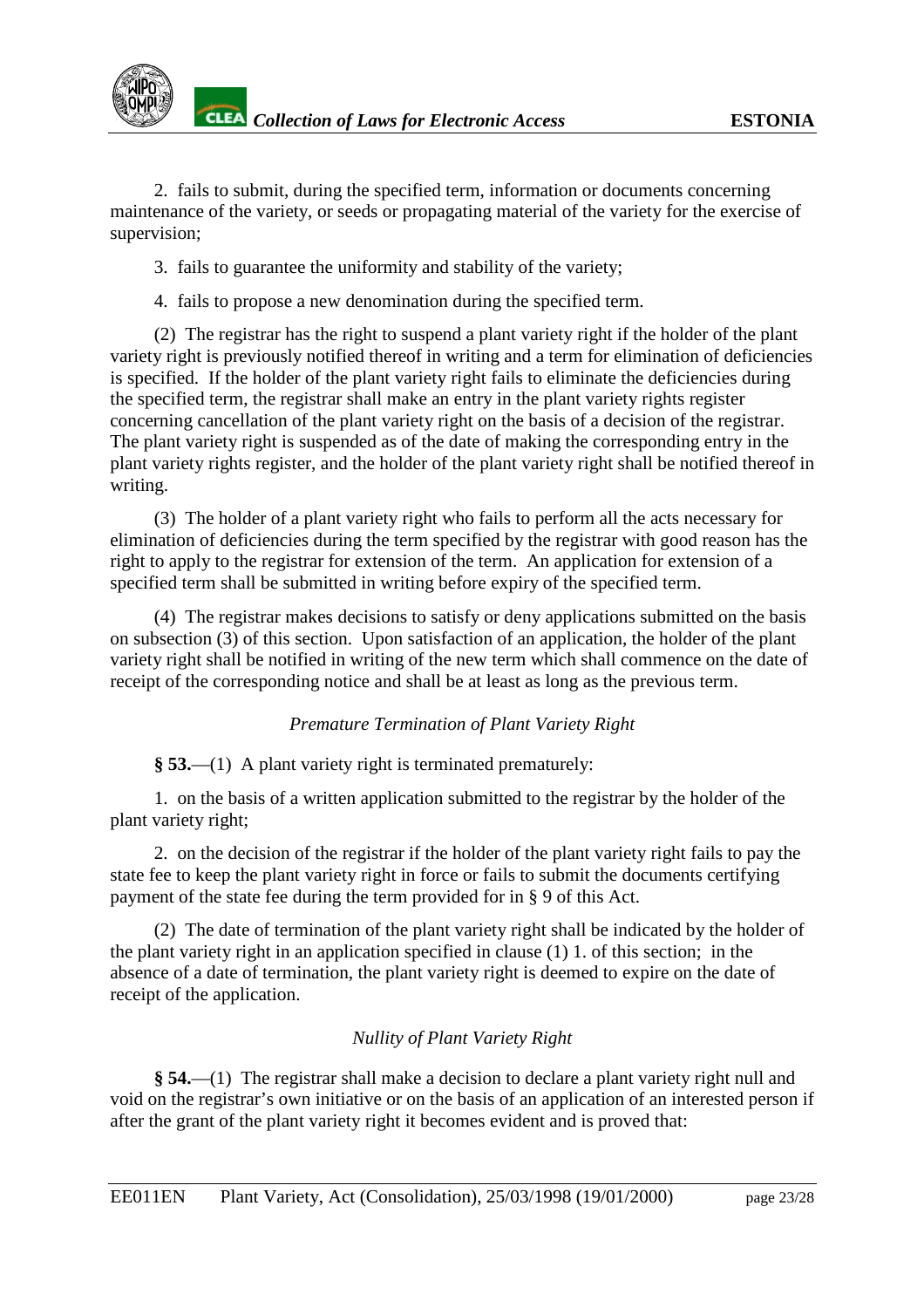1. the variety did not meet the conditions for novelty and distinctness at the time priority was determined for the plant variety right;

2. the variety was granted protection on the basis of documents and the results of a technical examination conducted by an appropriate agency of a foreign state submitted by the applicant for the plant variety right and did not meet the conditions for uniformity and stability;

3. the plant variety right certificate was issued to a person who was not entitled to apply for the plant variety right.

(2) The registrar shall make an entry concerning the nullity of a plant variety right in the plant variety rights register, of which the holder of the plant variety right shall be notified in writing. Upon declaring a plant variety right null and void, it is deemed to be null and void from inception.

**§ 55.** (Repealed—19.01.2000 entered into force 01.03.2000—RT I 2000, 10, 56)

# **Chapter 9 Supervision, Maintenance of Variety and Resolution of Disputes**

# *Supervision*

**§ 56.** The registrar, through its officials (hereinafter supervisory officials), exercises state supervision over compliance with the requirements and fulfilment of obligations arising from this Act and legislation established on the basis thereof.

# *Maintenance of Variety*

**§ 57.**—(1) The holder of a plant variety right is required to guarantee maintenance of the protected variety or its constituents for the whole term of the plant variety right.

(2) The registrar shall maintain official samples or samples of protected varieties. At the request of and during the term specified by the registrar, the holder of a plant variety right is required to provide the registrar with samples or constituents of the protected variety for the purposes of:

- 1. renewing the official sample of the variety; or
- 2. conducting examinations related to protection of the variety.

# *Supervision over Maintenance of Protected Varieties*

**§ 58.**—(1) The registrar exercises supervision over maintenance of a protected variety during the period of protection of the variety. Supervision over a protected variety means verification of the variety identity and identity of its constituents on the basis of information and documents submitted by the holder of the plant variety right pertaining to maintenance of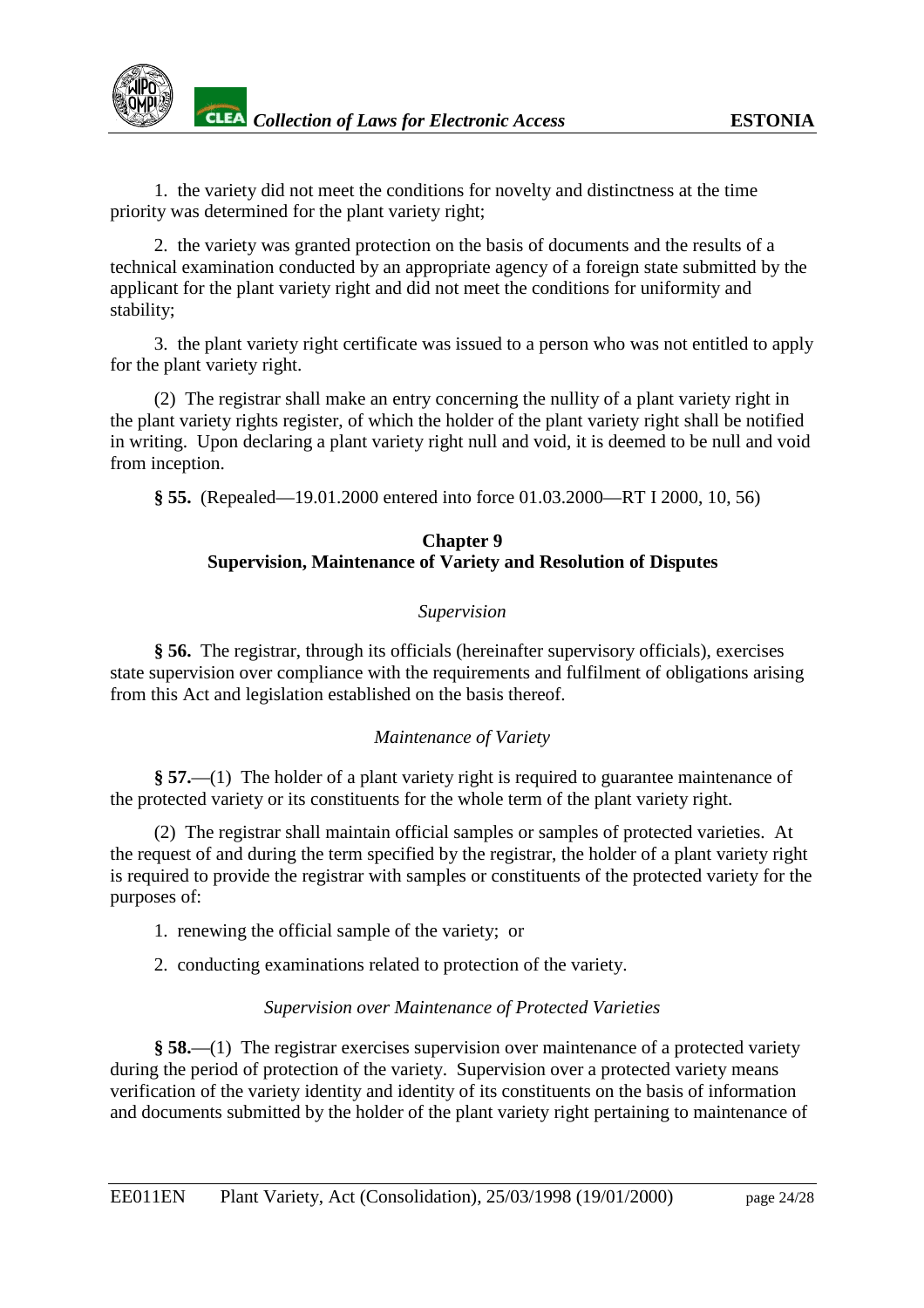the variety, and on the basis of laboratory or post-control trials, or other field trials conducted with the seed or propagating material of the protected variety.

(2) At the request of and during the term specified by the registrar, the holder of a plant variety right is required to submit to the registrar information and documents pertaining to maintenance of the protected variety, and seed or propagating material of the protected variety.

(3) If it is established on the basis of the outcome of supervision that the characteristics of plants grown from the seed or propagating material submitted by the holder of a protected variety do not compare to the characteristics described in the official variety description or to the characteristics of plants grown from the official sample of the variety, the variety is deemed to not have been maintained.

# *Resolution of Disputes*

**§ 59.**—(1) Disputes arising upon the implementation of this Act and legislation established on the basis thereof are resolved in court. In order to achieve an extra-judicial resolution to a dispute arising from a decision of the registrar, any interested person has the right to file an appeal with the Appeal Board established by a directive of the Minister of Agriculture. The registrar does not have the right of recourse to a court or to file an appeal for review of the conformity of a decision of the registrar with the law.

(2) The Appeal Board shall meet as required. The Appeal Board has the right to declare the decisions of the registrar lawful or unlawful. If a decision of the registrar is declared unlawful, the registrar is required to make a new decision.

(3) Any interested person has the right of recourse to a court in order to appeal a decision of the registrar, regardless of the decision of the Appeal Board.

# **Chapter 10 Liability**

# *Bases for Liability*

**§ 60.**—(1) Natural persons are liable for violation of this Act and legislation established on the basis thereof pursuant to the procedure provided for in the Code of Administrative Offences (RT 1992, 29, 396; RT I 1997, 66—68, 1109; 73, 1201; 81, 1361 and 1362; 86, 1459 and 1461; 87, 1466 and 1467; 93, 1561, 1563, 1564 and 1565; 1998, 2, 42; 17, 265; 23, 321) and the Criminal Code (RT 1992, 20, 288; RT I 1997, 21/22, 353; 28, 423; 30, 472; 34, 535; 51, 824; 52, 833 and 834; 81, 1361; 86, 1461; 87, 1466, 1467 and 1468; 1998, 2, 42; 4, 62; 17, 265).

(2) Legal persons are liable pursuant to this Act.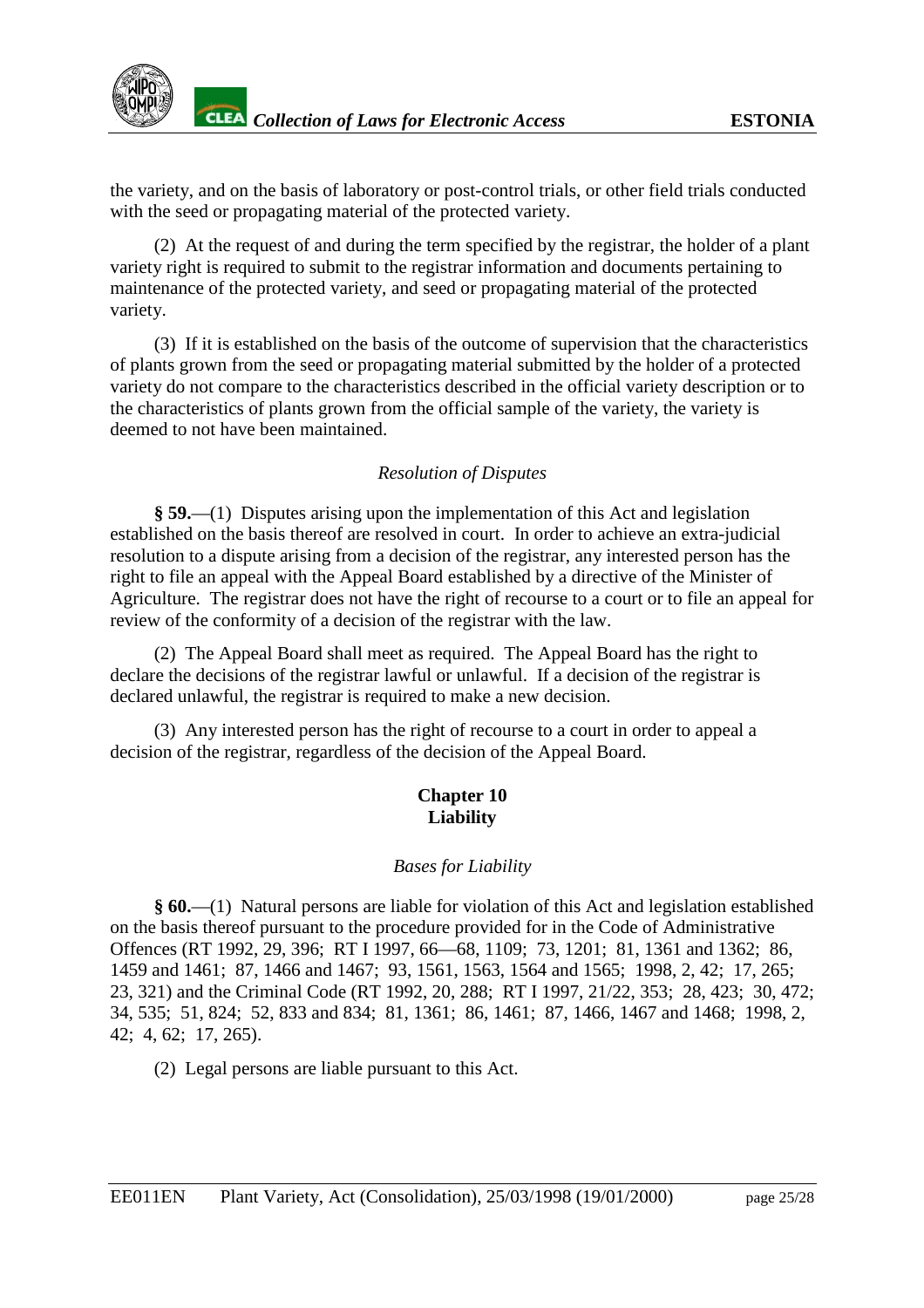

# *Persons with Right to Impose Punishments and Proceedings Concerning Administrative Offences by Legal Persons*

**§ 61.**—(1) The Director General of the Plant Production Inspectorate, his or her deputy and state inspectors have the right to prepare reports on administrative offences by legal persons and to impose administrative punishments pursuant to the Code of Administrative Offences.

(2) The officials specified in subsection (1) of this section have the right to impose fines of up to 25 000 kroons. Administrative court judges may impose fines in the amounts prescribed in § 62 of this Act.

(3) Proceedings concerning administrative offences by legal persons are conducted pursuant to the procedure provided for in the Code of Administrative Offences unless otherwise provided by this Act.

# *Fines Imposed on Legal Persons*

**§ 62.** If a legal person:

1. submits false information in an application for a plant variety right, a fine of up to 25 000 kroons is imposed;

2. violates the obligations regarding the use of variety denominations or unsatisfactorily performs such obligations, a fine of up to 25 000 kroons is imposed;

3. fails to fulfil the terms of a compulsory licence or unsatisfactorily performs such terms, a fine of up to 50 000 kroons is imposed;

4. violates the obligation to provide samples or constituents or to submit information, documents, seed or propagating material, or unsatisfactorily performs such obligations, a fine of up to 35 000 kroons is imposed;

5. conducts a technical examination in violation of the examination guidelines, a fine of up to 75 000 kroons is imposed;

6. exploits a protected variety without a licence, a fine of up to 100 000 kroons is imposed.

# **Chapter 11 Implementation of Act**

# *International Co-operation*

**§ 63.**—(1) The registrar has the right to co-operate within the limits of its competence with state authorities of foreign states in the following areas:

1. exchange of information and documents pertaining to the protection of varieties;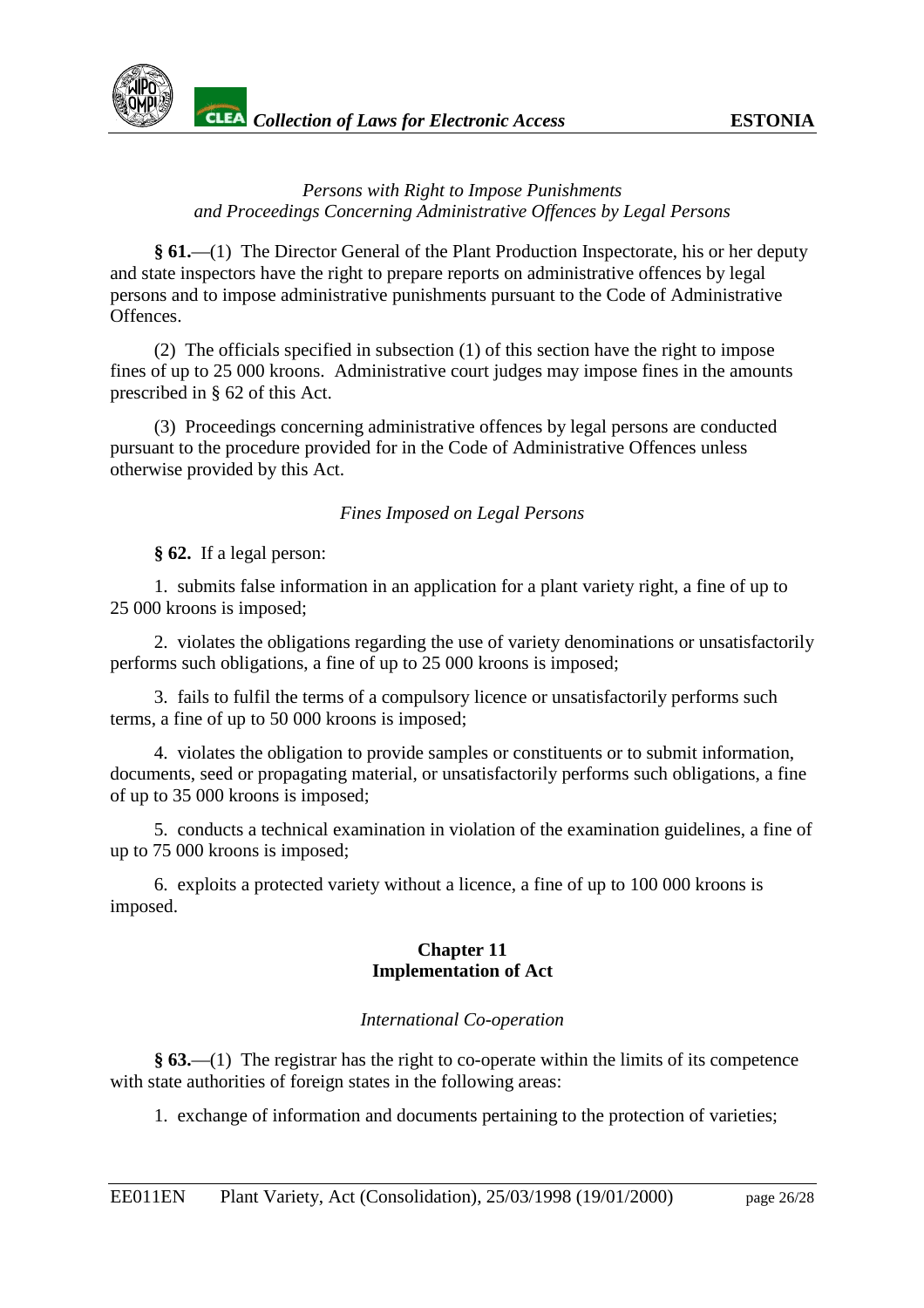

2. testing of varieties;

3. verification of the identity of varieties and of maintenance of varieties.

(2) In connection with an application for a plant variety right or protection of a variety, the registrar shall if necessary provide information on varieties protected in Estonia to the state authorities of foreign states at their request.

# *Protection of Known Varieties*

**§ 64.**—(1) Notwithstanding the provisions of §§ 3 and 4 of this Act, the registrar has the right to grant a plant variety right with respect to a known variety on the condition that the application for the plant variety right was submitted not later than by 1 November 2000, and:

(19.01.2000 entered into force 01.03.2000—RT I 2000, 10, 56)

1. the variety has been entered in the *Variety List*, the list of recommended varieties pursuant to § 7 of the Seed and Plant Propagating Material Act (RT I 1998, 52/53, 771), the common catalogue of the European Union or in a catalogue of a foreign state which co-operates with Estonia in the area of plant variety protection;

(19.01.2000 entered into force 01.03.2000—RT I 2000, 10, 56)

2. the holder of the plant variety right has submitted an application for a plant variety right in a foreign state which co-operates with Estonia in the area of plant variety protection and the plant variety right has been granted in that state;

3. the registrar ascertains that the variety has ceased to be new for the purposes of this Act, or that the variety has become known for any other reason which is not specified in this Act.

(2) If a plant variety right is granted on the basis of this section, the term of plant variety right is calculated as of the date the variety became known in one of the ways specified in clauses (1) 1.—3. of this section.

(19.01.2000 entered into force 01.03.2000—RT I 2000, 10, 56)

(3) If a plant variety right is granted pursuant this section, the holder of the plant variety right shall undertake in writing to issue licences with sufficient terms and to give consent to extend such licences if necessary in order to allow for exploitation of the variety.

# *Protection of Varieties with Valid Certificates*

**§ 65.**—(1) Upon the entry into force of this Act, the varieties for which a certificate was issued by the Ministry of Agriculture of the former Union of Soviet Socialist Republics or on the basis of the Plant Variety Rights Act (RT I 1994, 23, 385; 1996, 49, 953) are deemed to be known varieties as of the date of issue of the certificate.

(2) Varieties where twenty five years have not passed from the issue of a certificate specified in subsection (1) of this section or, in the case of varieties of tree and grapevine